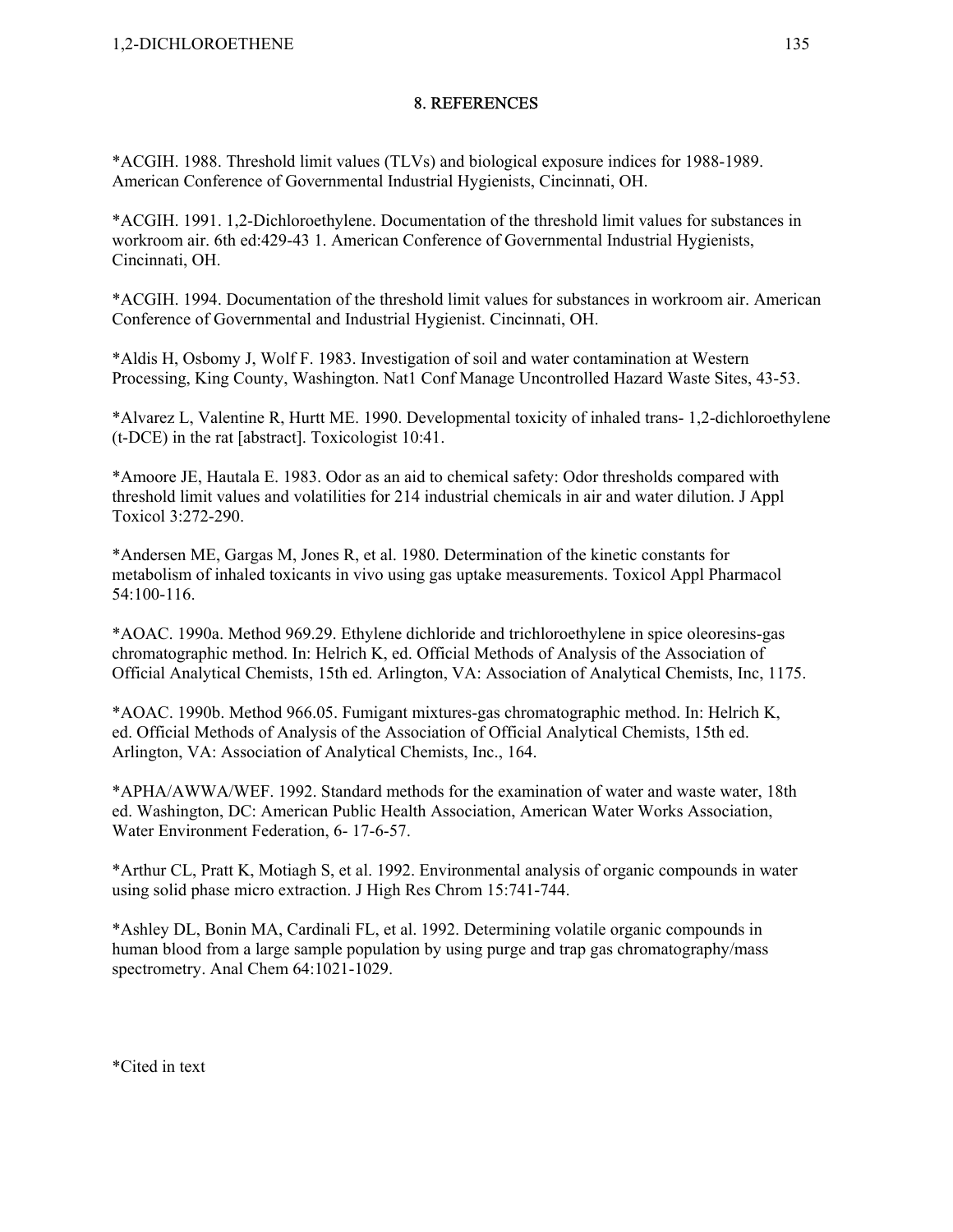\*Ashley DL, Bonin MA, Cardinali FL, et al. 1994. Blood concentrations of volatile organic compounds in a nonoccupationally exposed US population and in groups with suspected exposure. Clin Chem 40(7):1401-1404.

\*ASTER. 1994. ASTER ecotoxicity profile on dichloroethene. U.S. Environmental Protection Agency, Environmental Research Laboratory-Duluth, MN.

\*ASTER. 1995. ASTER ecotoxicity profile on dichloroethene. U.S. Environmental Protection Agency, Environmental Research Laboratory-Duluth, MN.

\*Atkinson R, Carter WPL. 1984. Kinetics and mechanisms of gas-phase reactions of ozone with organic compounds under atmospheric conditions. Chem Rev 84:437-470.

\*ATSDR. 1989. Decision guide for identifying substance-specific data needs related to toxicological profiles. Agency for Toxic Substances and Disease Registry, Division of Toxicology, Atlanta, GA.

\*ATSDR/CDC. 1989. Subcommittee report on biological indicators of organ damage. Agency for Toxic Substances and Disease Registry, Centers for Disease Control and Prevention, Atlanta, GA.

\*ATSDR/CDC. 1990. Subcommittee report on biological indicators of organ damage. Agency for Toxic Substances and Disease Registry, Centers for Disease Control and Prevention, Atlanta, GA.

\*Ausbel R, Wijnen MHJ. 1975. Primary steps in the photolysis of cis-1,2-dichloroethylene. Int J Chem Kinet 75:739-75 1.

\*Bagley DM, Gossett JM. 1990. Tetrachloroethylene transformation to trichloroethylene and cis- 1,2-dichloroethylene by sulfate-reducing enrichment cultures. Appl Env Micro 56(8):25 1 l-25 16.

\*Barber LB II, Thurman EM, Schroeder MP, et al. 1988. Long-term fate of organic micropollutants in sewage-contaminated groundwater. Environ Sci Technol 22:205-211.

Barber LB, Thruman EM, Takahashi Y, et al. 1992. Comparison of purge and trap GC/MS and the purgeable organic chloride analysis for monitoring volatile chlorinated hydrocarbons. Ground Water 30:836-842.

Barkley J, Bunch J, Bursey JT, et al. 1980. Gas chromatography mass spectrometry computer analysis of volatile halogenated hydrocarbons in man and his environment- A multimedia environmental study. Biomed Mass Spectrom 7:139-147.

\*Barnes DG, Dourson M. 1988. Reference dose (RfD): Description and use in health risk assessments. Regulatory Toxicology and Pharmacology 8:471-486.

\*Barnes DW, Sanders VM, White KL Jr., et al. 1985. Toxicology of trans-1,2-dichloroethylene in the mouse. Drug Chem Toxicol 8:373-392.

\*Barrio-Lage G, Parsons FZ, Nassar RS, et al. 1986. Sequential dehalogenation of chlorinated ethenes. Environ Sci Tech 20:96-98.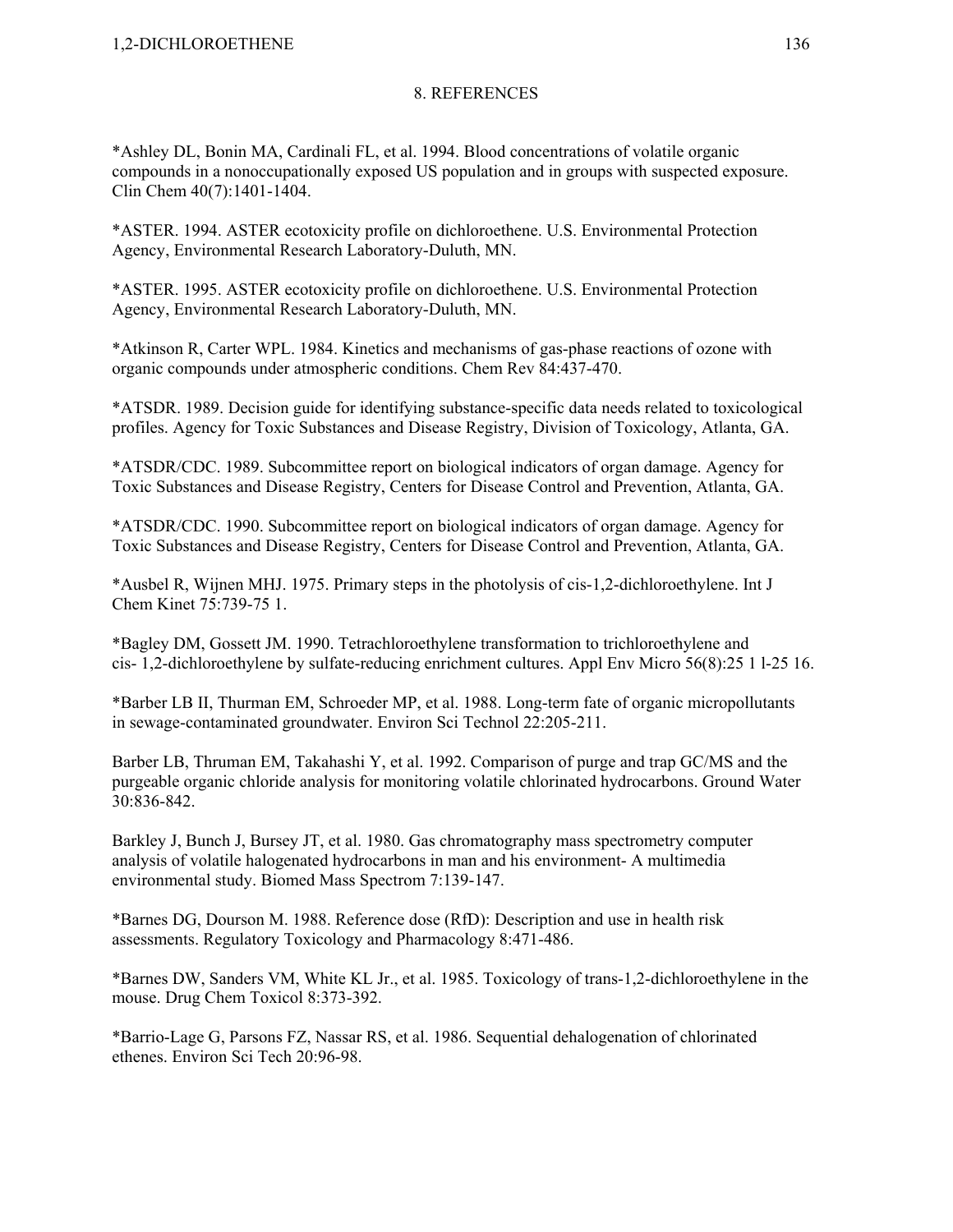Barrio-Lage GA, Parsons FZ, Nassar RS, et al. 1987. Biotransformation of trichloroethene in a variety of subsurface materials. Environ Toxicol Chem 6571-578.

\*Bason CW, Colbum T. 1992. U.S. application and distribution of pesticides and industrial chemicals capable of disrupting endocrine and immune systems. In: Chemically-induced alterations in sexual and functional development: The wildlife/human connection. Princeton, NJ: Princeton Scientific Publishing Co., Inc.

\*Battista JR, Connelly JP. 1989. VOC contamination at selected Wisconsin landfills-sampling results and policy implications. Madison, WI: Wisconsin Department of Natural Resources.

\*Bauer S, Solyom D. 1994. Determination of volatile organic compounds at the parts per trillion level in complex aqueous matrices using membrane introduction mass spectrometry. Anal Chem 66:4422-443 1.

\*Baum G, Oppenlander T. 1995. Vacuum-UV-oxidation of chloroorganic compounds in an excimer flow through photoreator. Chemosphere 30(9):1781-1790.

\*Bennett, GF. 1989. Impact of toxic chemicals on local wastewater treatment plant and the environment. Environ Geol Water Sci 13(3):201-212.

\*Bennett H. 1981. Encyclopedia of chemical trade names and synonyms. Vol. I. New York, NY: Chemical Publishing Co, 379.

\*Bolt HM, Filser JG, Wiegand M, et al. 1980. Studies on liver microsomal metabolism and interaction of vinyl chloride and related compounds in relation to possible carcinogenicity. Proc 19th Int Congr Occup Health, vol. 1, Chem Hazards 30:369-377.

\*Benin MA, Ashley DL, Cardinali FL, et al. 1992. Importance of enhanced mass resolution in removing interferences when measuring volatile organic compounds in human blood by using purge and trap gas chromatography/mass spectrometry. Amer Sot Mass Spec 3:831-841.

\*Bonse G, Urban TH, Reichert D, et al. 1975. Chemical reactivity, metabolic oxirane formation and biological reactivity of chlorinated ethylenes in the isolated perfused rat liver preparation. Biochem Pharmacol 24: 1829- 1834.

\*Brock WJ. 1990. Acute toxicity studies with trans-1,2dichloroethylene (DCE). Journal of the American College of Toxicology 1: l0- 11.

\*Brodzinaky R, Singh HB. 1982. Volatile organic chemicals in the atmosphere: An assessment of available data. Menlo Park, CA: Atmospheric Science Center, SRI International. Contract 68-02-3452, 198.

\*Bronzetti G, Bauer C, Corsi C, et al. 1984. Comparative genetic activity of cis- and trans-1,2,dichloroethylene in yeast. Teratog Carcinog Mutagen 4:365-375.

\*Brown KW, Donnelly KC. 1988. An estimation of the risk associated with the organic constituents of hazardous and municipal waste landfill leachates. Hazardous Waste and Hazardous Materials 5:1-30.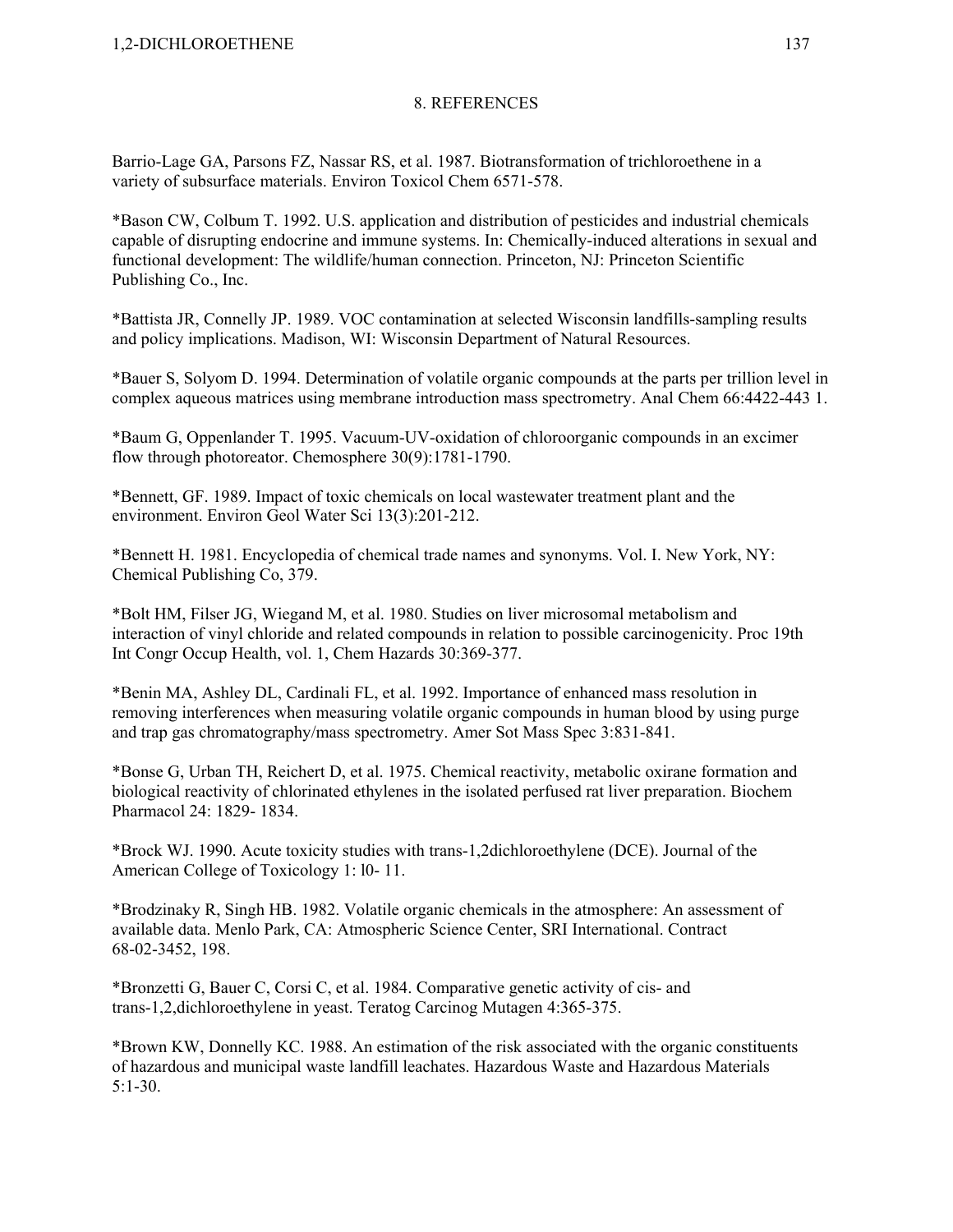\*Burback BL, Perry JJ. 1993. Biodegradation and biotransformation of groundwater pollutant mixtures by Mycobacterium vaccae. Applied and Environmental Microbiology 1025 1029.

\*Bysshe SE. 1982. Bioconcentration factor in aquatic organisms. In: Lyman WJ, Reehl WF, Rosenblatt DH, eds. Handbook of chemical property estimation methods. New York, NY: McGraw Hill Book Co., 5-l-5-30.

\*Cantelli-Forti G, Bronzetti G. 1988. Mutagenesis and carcinogenesis of halogenated ethylenes. Ann N Y Acad Sci 534:679-693.

\*CAS. 1994. Chemical Abstract Service. Registry File. Online.

Caste110 G, Timossi A, Gerbino TC. 1988. Gas chromatographic separation of halogenated compounds on non-polar and polar wide bore capillary columns. J Chrom 454:129-143.

\*CELDs. 1993. Computer-aided Environmental Legislative Database. University of Illinois, Urbana.

\*Cema M, Kypenova H. 1977. Mutagenic activity of chloroethylene analyzed by screening system tests. Mutat Res 46:214-215.

\*Chai M, Arthur CL, Pawliszyn J, et al. 1993. Determination of volatile chlorinated hydrocarbons in air and water with solid-phase microextraction. Analyst 118:1501-1505.

\*CHEMLINE. 1988. National Library of Medicine. Database. On-line: 11/30/88.

\*Clark RM, Fronk CA, Lykins BW, Jr. 1988. Removing organic contaminants from groundwater. Environ Sci Technol 22(10):1126-l 130.

\*Cline PV, Viste DR. 1985. Migration and degradation patterns of volatile organic compounds. Waste Manage Res 3:351-360.

Cochran JW, Yates JM. 1988. Analysis of volatile organic chemicals in aqueous samples by purge/GC with a selective water removal. J High Res Chrom & Chrom Comm 11:869-873.

Cochran JW, Yates MV, Henson JM. 1988. A modified purge and trap/gas chromatography method for analysis of volatile hydrocarbons in microbiological degradation studies. J Microbio Meth 8:347-354.

\*Cole RH, Frederick RE, Healy RP. 1984. Preliminary findings of the priority pollutant monitoring project of the nationwide urban runoff program. J Water Pollut Control Fed 56:898-908.

\*Coniglio WA, Miller K, Mackeever D. 1980. The occurrence of volatile organics in drinking water. Briefing prepared by the Criteria and Standards Division, Science and Technology Branch, Exposure Assessment Project, U.S. Environmental Protection Agency.

\*Costa AK, Ivanetich KM. 1982. The 1,2-dichloroethylenes: Their metabolism by hepatic cytochrome P-450 in vitro. Biochem Pharmacol 31:2093-2102.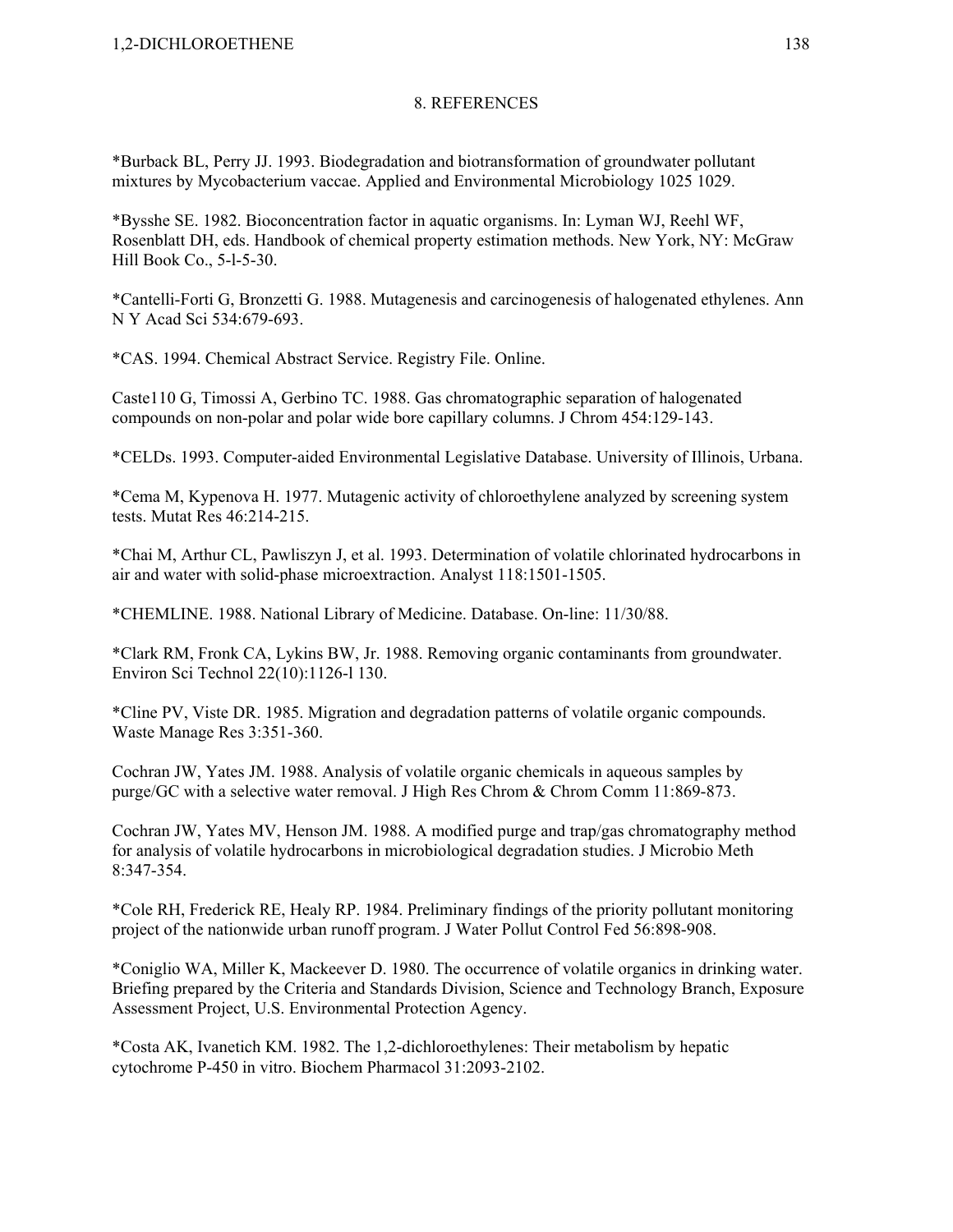\*Costa AK, Ivanetich KM. 1984. Chlorinated ethylenes: Their metabolism and effect on DNA repair in rat hepatocytes. Carcinogensis 5:1629-1636.

\*Dahlberg JA. 1969. The nonsensitized photo-oxidation of trichlorethylene in air. Acta Chemica Scandinavica 23:3081-3090.

\*DeCeaurriz J, Desiles JP, Bonnet P, et al. 1983. Concentration-dependent behavioral changes in mice following short-term inhalation to various industrial solvents. Toxicol Appl Pharmacol 67:383-389.

\*Dever RJ. 1986. Responding to industrial contamination of groundwater: A case study. J Am Water Works Assoc 78182-86.

\*Dilling WL. 1977. Interphase transfer processes. II. Evaporation rates of chloromethanes, ethanes, propanes, and propylenes from dilute aqueous solutions. Comparisons with theoretical predictions. Environ Sci Technol 11:405-409.

DOT. 1984-1985. CHRIS - Hazardous Chemical Data. Volume II. Washington, D.C. U.S. Coast Guard, Department of Transportation.

Dreisch FA, Munson TO. 1983. Purge-and-trap analysis using fused silica capillary column GC/MS. J Chromatogr Sci 21:111-118.

Driscoll JN, Duffy M, Pappas S, et al. 1987. Analysis of purgeable organics in water by capillary GC/PID-EICD. J Chromatogr Sci 25:369-375.

\*Ehlke TA, Imbrigiotta TE, Wilson BH, et al. 1992. Biotransformation of cis-1,2-dichloroethylene in aquifer material from Picattiny Arsenal, Morris County, New Jersey. U.S. Geological Survey, Toxic Substances Hydrology Program. Proceedings of the Technical Meeting, Monterey, CA, March 11-15, 1991.

\*Eichelberger JW, Bellar TA, Donnelly JP, et al. 1990. Determination of volatile organics in drinking water with U.S. EPA method 524.2 and the ion trap detector. J Chrom Sci 28:460-467.

\*Eisenreich SJ, Looney BB, Thornton JD. 1981. Airborne organic contaminants of the Great Lakes ecosystem. Environ Sci Tech 15:30-38.

\*EPA. 1973. Guidelines establishing test procedures for the analysis of pollutants. U.S. Environmental Protection Agency. Code of Federal Regulations. 40 CFR 136.

\*EPA. 1975a. Preliminary assessment of suspected carcinogens in drinking water. Interim report to Congress, June, 1975. Washington, DC: U.S. Environmental Protection Agency.

\*EPA. 1975b. National Primary Drinking Water Regulations. U.S. Environmental Protection Agency. Code of Federal Regulations. 40 CFR 141.

\*EPA. 1976. Frequency of organic compounds identified in water. Athens, GA: U.S. Environmental Protection Agency, Environmental Research Laboratory, (authors: Shackelford and Keith) EPA-600/4-76-062, 130.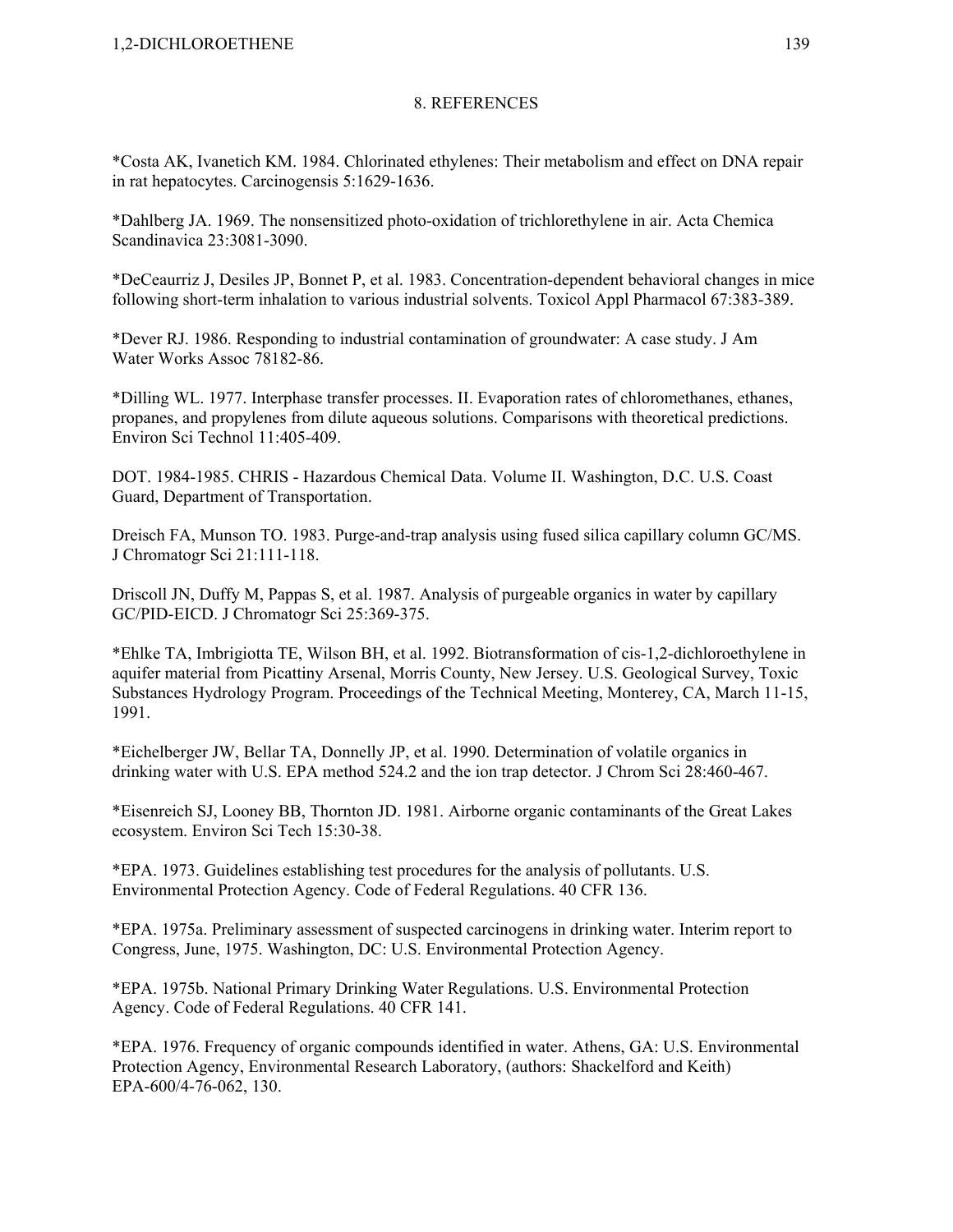\*EPA. 1979. Water related environmental fate of 129 priority pollutants. Vol II. Washington DC: U. S. Environmental Protection Agency Office of Water Planning and Standards, Office of Water and Waste Management. EPA 440/4-79-029b.

\*EPA. 1980a. Identification and listing of hazardous wastes. U.S. Environmental Protection Agency. Code of Federal Regulations. 40 CFR 261.

\*EPA. 1980b. Treatability manual. Vol. 1. Treatability data. U.S. Environmental Protection Agency, Office of Research and Development, Washington, DC. EPA-600/8-80-042.

\*EPA. 1980c. Standards for owners and operators of hazardous waste treatment, storage, and disposal facilities. U.S. Environmental Protection Agency. Code of Federal Regulations. 40 CFR 264.

\*EPA. 1980d. Ambient water quality criteria document for DCE. Prepared by the U. S. Environmental Protection Agency, Office of Health and Environmental Assessment, Environmental Criteria and Assessment Office, Cinn., OH, for the Office of Water Regulations and Standards, Washington, DC. EPA-440/5-80-041.

\*EPA. 1981a. Aquatic fate process data for organic priority pollutants. U.S. Environmental Protection Agency, Washington, DC, 159-160. (authors: Mabey WR et al.) EPA-440/4-81-014.

\*EPA. 1981b. Electroplating. Total toxic organics. U.S. Environmental Protection Agency. Code of Federal Regulations. 40 CFR 413.

EPA. 1981c. Sources of toxic pollutants found in influents to sewage treatment plants. Washington DC: U.S. Environmental Protection Agency. (authors: Levins P et al.) EPA-440/4-81-008,118.

\*EPA. 1982. Methods for organic chemical analysis of municipal and industrial wastewater. Longbottom JE, Lichtenberg JJ, eds. Cincinnati, OH: U.S. Environmental Protection Agency, Environmental Monitoring and Support Laboratory, EPA-600/4-82-057.

\*EPA. 1983a. Measurements of hazardous organic chemicals in the ambient atmospheric. Menlo Park, CA: SRI International, 99. (authors: Singh HB, et al.) EPA-600/3-83-002.

EPA. 1983b. Total toxic organics. U. S. Environmental Protection Agency. Code of Federal Regulations. 40 CFR 413.02.

\*EPA. 1984. Data acquisition for environmental transport and fate screening. Menlo Park, CA. SRI International, 45. (authors: Jaber HM, et al.) EPA-600/6-84/009.

\*EPA. 1985. Designation of reportable quantities and notification. U.S. Environmental Protection Agency. Code of Federal Regulations. 40 CFR 302.

EPA. 1986a. Reference values for risk assessment. Cincinnati, OH: U.S. Environmental Protection Agency. Prepared by The Office of Health and Environmental Assessment, Environmental Criteria and Assessment Office, for the Office of Solid Waste, Washington, DC.

\*EPA. 1986b. Superfund record of decision (EPA Region 5): Forest Waste Disposal Site, Genessee County, Michigan, June 1986. U.S. Environmental Protection Agency. EPA/ROD/R05-86/034.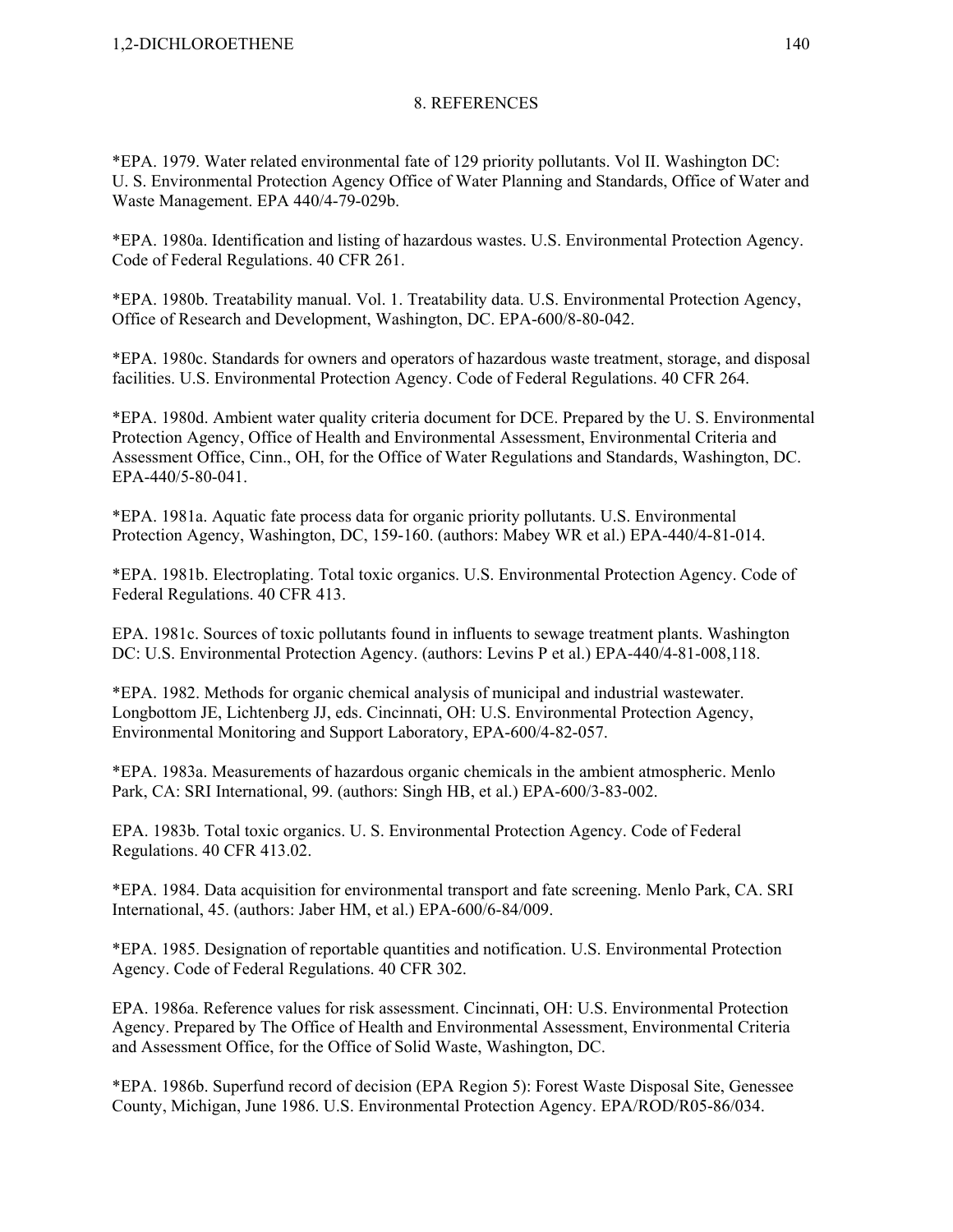\*EPA. 1986c. Superfund record of decision (EPA Region 10): Ponders Corner Site, Washington (Second Remedial Action), September 1985. U.S. Environmental Protection Agency. EPA/ROD/RlO-85/006.

\*EPA. 1986d. Superfund record of decision (EPA Region 4): Hollingsworth Solderless Terminal Company Site, Fort Lauderdale, Florida, April 1986. U.S. Environmental Protection Agency. EPA/ROD/R04-86-007.

\*EPA. 1986e. Methods for the determination of organic compounds in finished drinking water and raw source water. U.S. Environmental Protection Agency, Physical and Chemical Methods Branch, Environmental Monitoring and Support Lab, Cincinnati, OH.

\*EPA. 1986f. Superfund record of decision (EPA Region 8): Marshall Landfill Site, Boulder County, Colorado, September 1986 report. U.S. Environmental Protection Agency. EPA/ROD/R08-86/008.

\*EPA. 19868. Land disposal restrictions. U.S. Environmental Protection Agency. Code of Federal Regulations. 40 CFR 268.

\*EPA. 1986h. Test Methods for Evaluating Solid Waste. SW846, volume IB, 3rd edition. Office of Solid Waste and Emergency Response. U. S. Environmental Protection Agency

\*EPA. 1987a. Superfund record of decision (EPA Region 2): Lang Property, Pemberton Township, New Jersey, September 1986. U.S. Environmental Protection Agency. EPA/ROD/R02-86/031.

\*EPA. 1987b. National primary drinking water regulations. U.S. Environmental Protection Agency. Code of Federal Regulations. 40 CFR 141.

 \*EPA. 1987~. U.S. EPA contract laboratory program statement of work for organic analysis. 8/87. U.S. Environmental Protection Agency.

EPA. 1987d. Health advisory for trans-1,2-dichloroethylene. Washington, DC: U.S. Environmental Protection Agency, Office of Drinking Water.

EPA. 1987e. Health advisory for cis-1,2-dichloroethylene. U.S. Environmental Protection Agency, Office of Drinking Water, Washington, DC.

\*EPA. 1987f. Land disposal restrictions. U. S. Environmental Protection Agency. Code of Federal Regulations. 40 CFR 268.

\*EPA. 1988a. Super-fund record of decision (EPA Region 2): Vega Alta Public Supply-Wells, Puerto Rico (First Remedial Action), September 1987. U.S. Environmental Protection Agency. EPA/ROD/RO2-87-050.

\*EPA. 1988b. Land disposal restrictions. U.S. Environmental Protection Agency. Code of Federal Regulations. 40 CFR 268.

EPA. 1989. Reportable quantity. U. S. Environmental Protection Agency. Code of Federal Regulations. 40 CFR 302.4.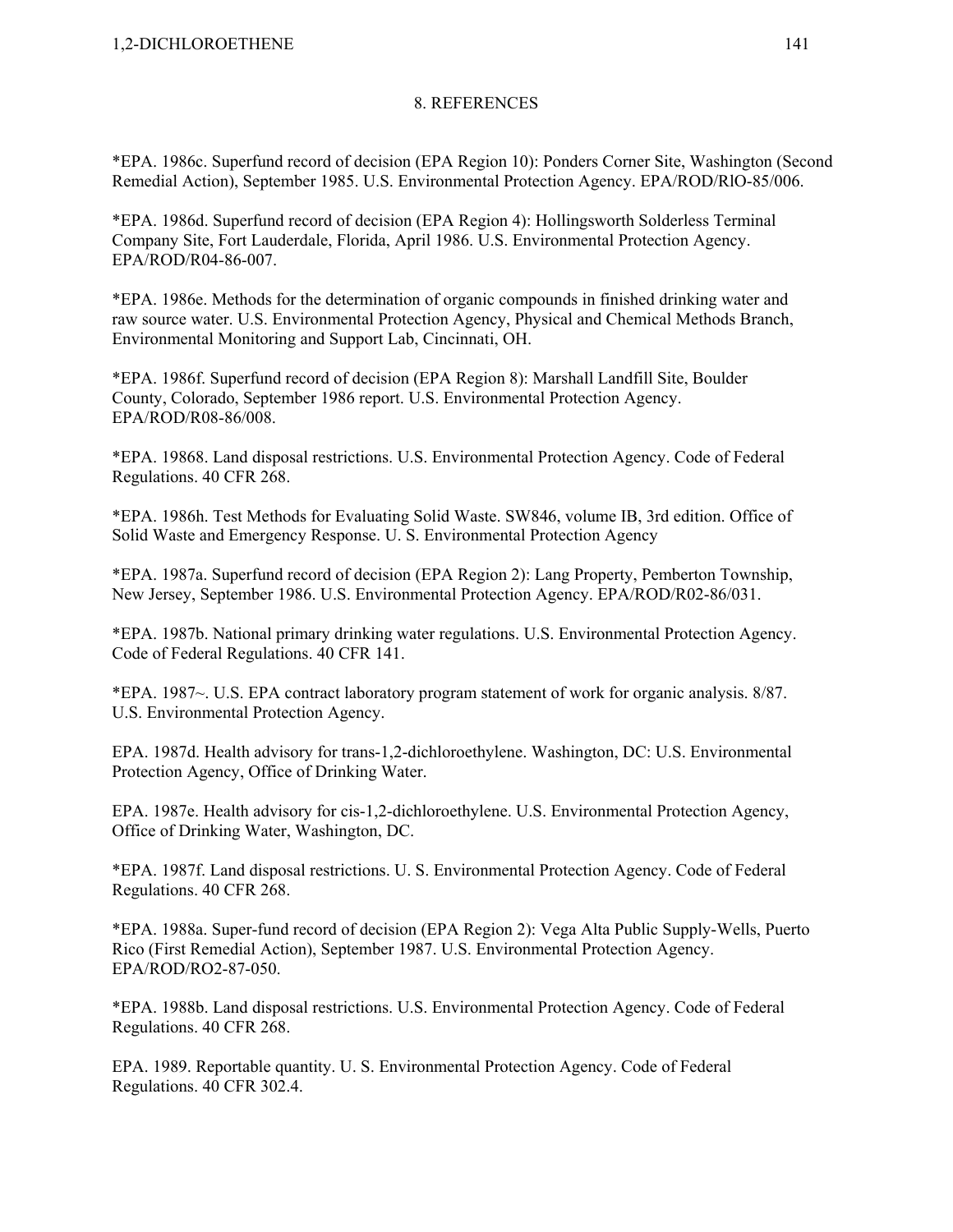\*EPA. 1990a. Interim methods for development of inhalation reference doses. U.S. Environmental Protection Agency. EPA/600/8-90/066A.

EPA. 1990b. Drinking water criteria document for the dichloroethylenes. U.S. Environmental Protection Agency, Washington, DC. PB91-143396

\*EPA. 1991. Criteria for municipal solid waste landfills (Eff. 10-9-93). U.S. Environmental Protection Agency. Code of Federal Regulations. 40 CFR 258.

\*EPA. 1993. Contaminated sediment news. EPA-823-N92-001, Number 8.

\*EPA. 1994. Drinking water regulations and health advisories. U.S. Environmental Protection Agency, Office of Water, Washington, DC.

\*EPA. 1995a. U. S. Environmental Protection Agency. Volume 60. Federal Register, 11702, March 2, 1995.

\*EPA. 1995b. Universal Treatment Standard. U. S. Environmental Protection Agency. 60 FR 242.

\* EPA. 1995c. Drinking water regulations and health advisories. Washington, DC. U. S. Environmental Protection Agency, Office of Water. May 1995.

\*Fain JE, Brakefiled LA, Sherman L, et al. 1987. Environmental risk management of land treatment operational units. Hazardous Waste and Hazardous Material 4:83-97.

Federal Register. 1989. Federal Register 54(224):48572-48529.

\*Feiler HD, Starch PJ, Southworth R. 1980. Organics in municipal sludges survey of forty cities. In: Natl Conf Munic Ind Sludge Util Disposal. Silvery Spring, MD: Inf Transfer, 53-57.

\*Filser JG, Bolt HM. 1979. Pharmacokinetics of halogenated ethylenes in rats. Arch Toxicol 42:123-136.

\*Filser JG, Bolt HM. 1980. Characteristics of haloethylene-induced acetonemia in rats. Arch Toxicol 45(2):109-l 16.

Filser JG, Bolt HM. 1981. Inhalation pharmacokinetics based on gas uptake studies. I. Improvement of kinetic models. Arch Toxicol 47:279-292.

\*Filser JG, Bolt HM, Kimmich K, et al. 1978. Exhalation of acetone by rats on exposure to trans-1,2-dichloroethylene and related compounds. Toxicol Lett 2:247-252..

\*Filser JG, Jung P, Bolt HM. 1982. Increased acetone exhalation induced by metabolites of halogenated Cl and C2 compounds. Arch Toxicol 49: 107-1 16.

\*Fogel MM, Taddeo AR, Fogel S. 1986. Biodegradation of chlorinated ethenes by a methane-utilizing mixed culture. Appl Environ Microbial 51:720-724.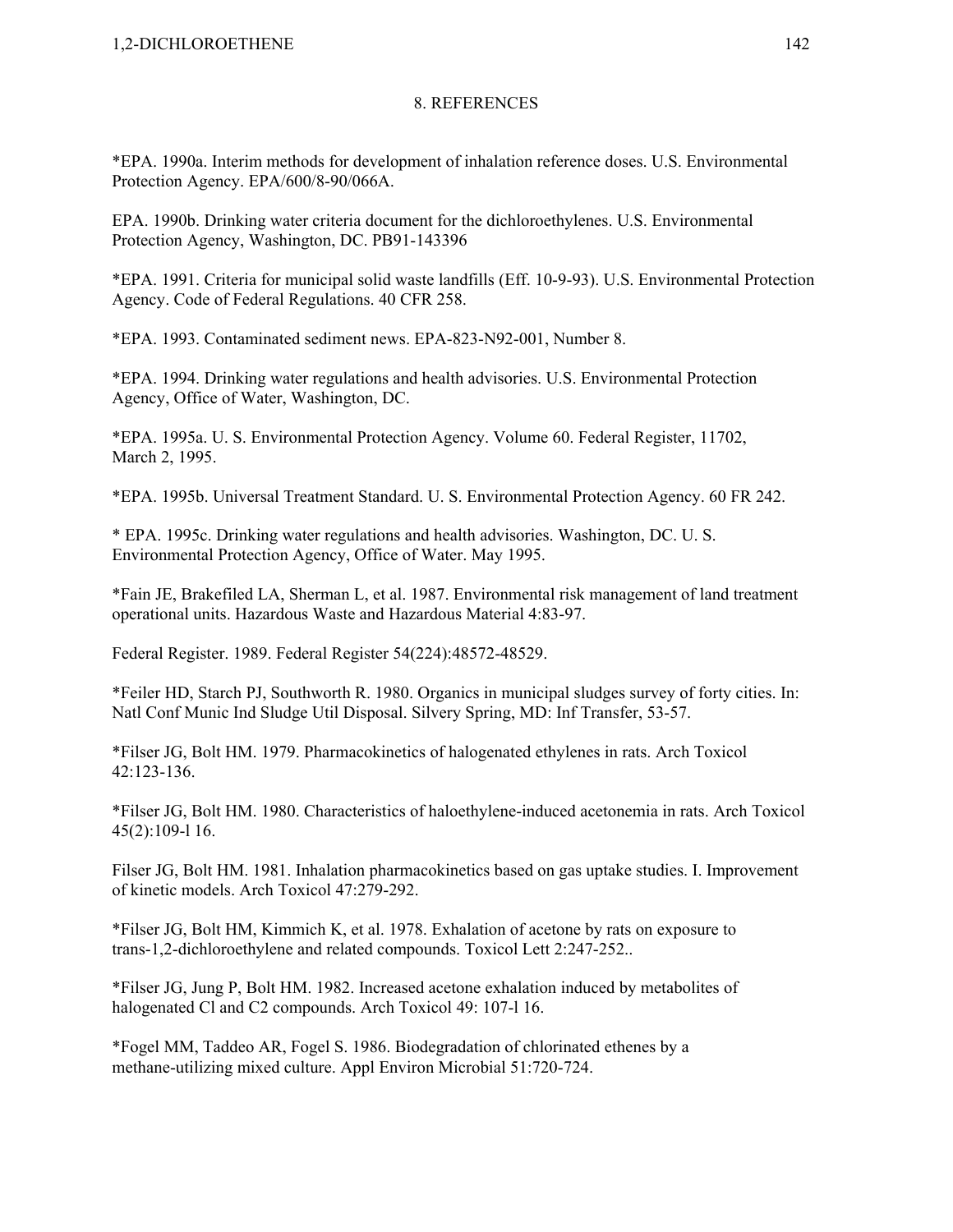\*F÷rst C, Stieglitz L, Roth W, et al. 1989. Determination of volatile organic pollutants in leachate from different landfills. Vom Wasser 72:295-305.

\*Frantik E, Homychova M, Horvath M. 1994. Relative acute neurotoxicity of solvents: Isoeffective air concentrations of 48 compounds evaluated in rats and mice. Environmental Research 66(2):173-185.

\*Freundt KJ, Liebaldt GP, Lieberwirth E. 1977. Toxicity studies on trans-1,2-dichloroethylene. Toxicology 7:141-153.

\*Freundt KJ, Macholz J. 1978. Inhibition of mixed function oxidases in rat liver by trans-and cis-1,2-dichloroethylene. Toxicology 10:131-139.

\*Friedman MA. 1988. Volatile organic compounds in groundwater and leachate at Wisconsin landfills. Madison, WI: Wisconsin Department of Natural Resources. PUBL-WK-192 88.

\*FSTRAC. 1990. Summary of state and federal drinking water standards and guidelines. U.S. Environmental Protection Agency. Chemical Communication Subcommittee, Federal State Toxicology and Regulatory Alliance Committee (FSTRAC).

\*Fusillo TV, Hochreiter JJ, Lord DG. 1985. Distribution of volatile organic compounds in a New Jersey coastal plain aquifer system. Ground Water 23:354-360.

\*Galli A, Bauer C, Bronzetti G, et al. 1982. [Genetic activity of 1,2-dichloroethylene. A. In vitro studies]. Boll Sot Ital Biol Sper 58:860-863. (Italian)

\*Gargas ML, Burg ess RJ, Voisard DE, et al. 1989. Partition coefficients of low-molecular-weight volatile chemicals in various liquids and tissues. Toxicol Appl Pharmacol 98(1):87-99.

\*Gargas ML, Clewell HJ III, Andersen ME. 1990. Gas uptake inhalation techniques and the rates of metabolism of chloromethanes, chloroethanes, and chloroethylenes in the rat inhalation. Toxicology 2(3):295-319.

\*Gargas ML, Seybold PG, Andersen ME. 1988. Modeling the tissue solubilities and metabolic rate constant (Vmax) of halogenated methanes, ethanes, and ethylenes. Toxicol Lett 43(1):235-256.

Gehring DG, Barsotti DJ, Gibbon HE. 1992. Chlorofluorocarbons alternatives analysis. Part II: The determination of HCFC-141b purity by gas chromatography. J Chrom Sci 30:301-305.

\*Ghassemi M, Qunilivan S, Bachmaier J. 1984. Characteristics of leachates from hazardous waste landfills. J Environ Sci Health 19(Pt A):579-620.

\*Goodenkauf 0, Atkinson JC. 1986. Occurrence of volatile organic chemicals in Nebraska groundwater. Ground Water 24:23 l-233.

\*Goodman MA, Tuazon EC, Atkinson R, et al. 1986. A study of the atmospheric reactions of chloroethanes with OH radicals. In: ACS Div Environ Chem 192nd Nat1 Mtg 26: 169- 171.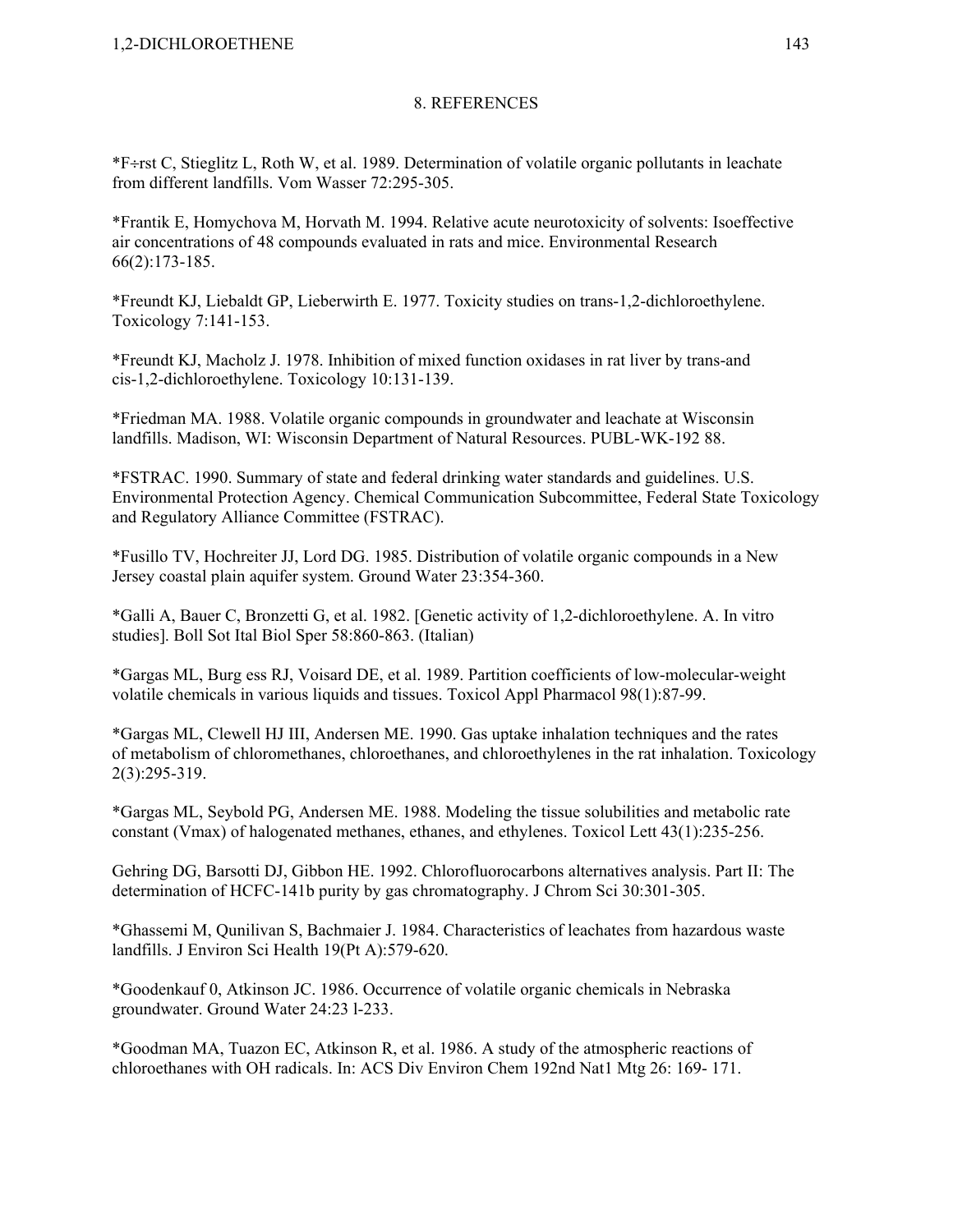\*Gosselin RE, Smith RP, Hodge HC. 1984. Clinical toxicology of commercial products. 5th ed., Baltimore, MD: Williams and Wilkins, 162.

\*Gossett JM. 1987. Measurement of Henry's Law constant for Cl and C2 chlorinated hydrocarbons. Environ Sci Tech 21:202-206.

\*Gossett RW, Brown DA, Young DR. 1983. Predicting the bioaccumulation of organic compounds in marine organisms using octanol/water partition coefficients. Mar Pollut Bull 14:387-392.

\*Gradiski D, Bonnet P, Raoult G, et al. 1978. Comparative acute inhalation toxicity of the principal chlorinated aliphatic solvents. Arch Ma1 Prof Med Trav Secur Sot 39:249-257.

\*Granstrom ML, Ahlert RC, Wiesenfeld J. 1984. The relationships between the pollutants in the sediments and in the water of the Delaware and Raritan Canal. Water Sci Tech 16:375-380.

\*Greim H, Bonse G, Radwan Z, et al. 1975. Mutagenicity in vitro and potential carcinogenicity of chlorinated ethylenes as a function of metabolic oxirane formation. Biochem Pharmacol 24:2013-2017.

\*Grimsrud EP, Rasmussen RA. 1975. Survey and analysis of halocarbons in the atmosphere by gas chromatography-mass spectrometry. Atmos Environ 9: 1014-1017.

\*Gryder-Boute t DE, Kennish JM. 1988. Using headspace sampling with capillary column GC/MS to analyze trace volatile organics in water and wastewater. J Am Water Works Assoc 52-55.

Guild LV, Myrmel KH, Dietrich DF. 1992. Bi-level passive monitor validation: A reliable way of assuring sampling accuracy for a larger number of related chemical hazards. Appl Occup Environ Hyg 7:310-317.

\*Gupta KC, Ulsamer AG, Gammage R. 1984. Volatile organic compounds in residential air: Levels, sources and toxicity. Proc - APCA Annu Meet 77, 84:1.3-3.1.

\*Gurtler R, Moller U, Sommer S, et al. 1994. Photooxidation of exhaust pollutants. Chemosphere 29(8):1671-1682.

\*Hall DW. 1984. Volatile organic contamination in an alluvial aquifer, Southington, Connecticut. In: Hazard Wastes Environ Emerg Manage Prev Cleanup Control Intematl Conf Exhib, 190-197.

\*Hall LC, Mallon B, Hsieh P, et al. 1989. Health risk assessment of trans-1,2-dichloroethylene in California drinking water. Environmental Sciences Division, Lawrence Livermore National Laboratory, Livermore, CA.

\*Hall LW Jr, Hall WS, Bushong SJ, et al. 1987. In-situ striped bass (Morone saxatilis) contaminant and water quality studies in the Potomac River. Aquat Toxicol 10:73-99.

\*Hallen RT, Pyne JW Jr., Molton PM. 1986. Transformation of chlorinated ethenes and ethanes by anaerobic microorganisms. In: ACS Div Environ Chem 26:344-346.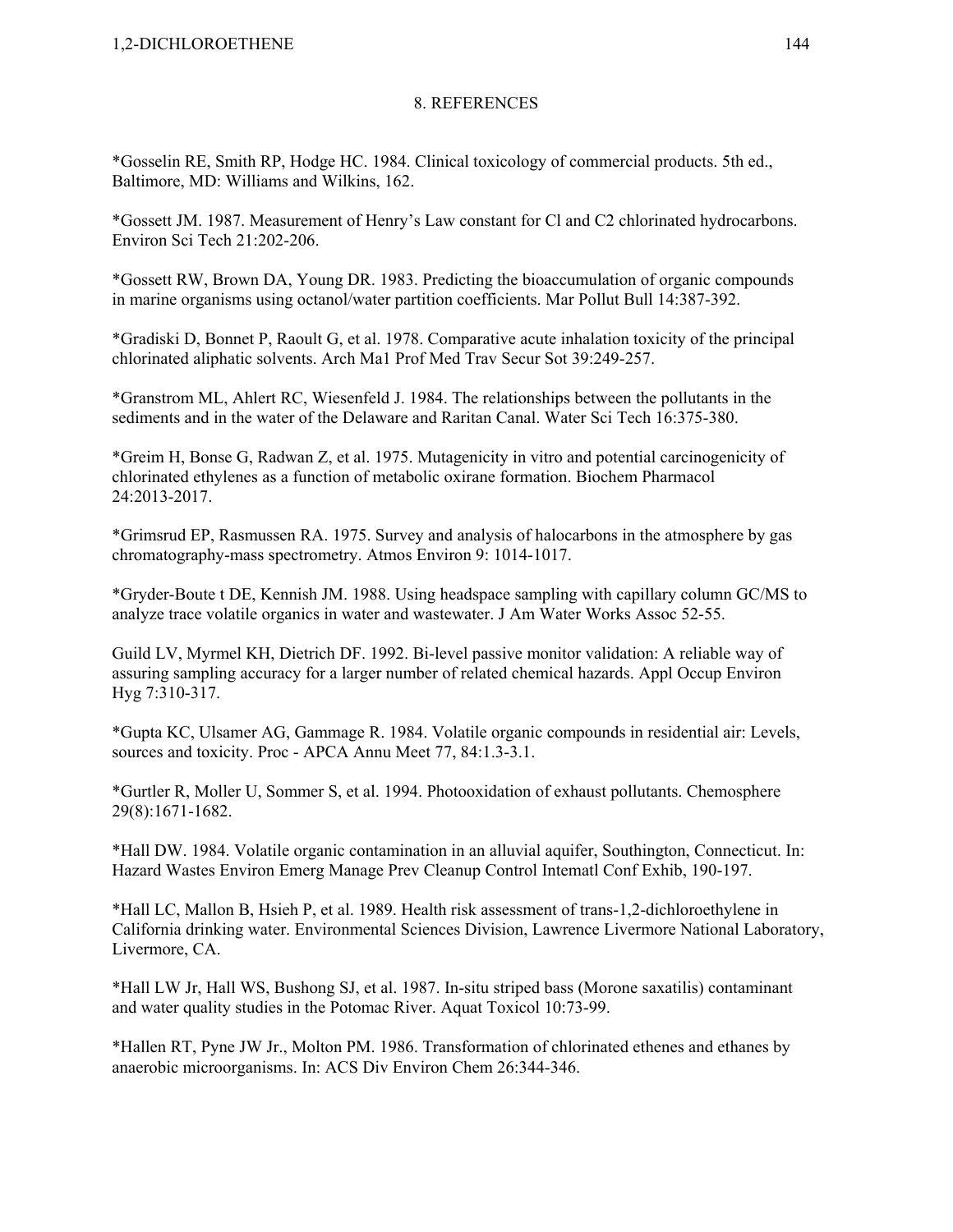\*Hamilton A. 1934. Industrial toxicology. New York, NY: Harper and Brothers Publishers, 217-218.

\*Hand DW, Crittenden JC, Gehin JL, et al. 1986. Design and evaluation of an air stripping tower for removing VOCs from groundwater. Journal American Water Works Association 7887-97.

\*Hansch C, Leo AJ. 1985. MedChem project. Pomona College, Claremont, CA. Issue No. 26.

\*Hara K, Nagata T, Kishimoto E. 1980. Gas chromatographic/mass spectrometric demonstration of chlorinated aliphatic hydrocarbons in biological materials. Jap J Legal Med 34: 507-513.

\*Hawley GG. 1981. The condensed chemical dictionary. 10th ed. New York, NY: Van Nostrand Reinhold Co., 335.

\*Hayes JR, Condie LW Jr., Egle JL Jr., et al. 1987. The acute and subchronic toxicity in rats of trans- 1,2-dichloroethylene in drinking water. J Am Co11 Toxicol 6:47 l-478.

\*HAZDAT. 1995. Database. Agency for Toxic Substances and Disease Registry (ATSDR), Atlanta, GA.

\*HAZDAT. 1996. Database. Agency for Toxic Substances and Disease Registry (ATSDR), Atlanta, GA.

\*Henschler D. 1977. Metabolism and mutagenicity of halogenated olefins: A comparison of structure and activity. Environ Health Perspect 21:61-64.

\*Hewitt AD, Miyares PH, Leggett DC, et al. 1991. Comparison of headspace gas chromatography with EPA SW-846 method 8240 for the determination of volatile organic compounds in soil. Special Report 91-4. U.S. Army Toxic and Hazardous Materials Agency.

Hiatt MH. 198 1. Analysis of fish and sediment for volatile priority pollutants. Anal Chem 53:1541-1543.

Hiatt MH. 1983. Determination of volatile organic compounds in fish samples by vacuum distillation and fused silica capillary gas chromatography/mass spectrometry. Anal Chem 55:506-516.

\*Ho JS. 1989. A sequential analysis for volatile organics in water by purge and trap capillary column gas chromatography with photoionization and electolytic conductivity detectors in series. J Chrom Sci 27:91-98.

\*Ho JS, Hodakievic P, Bellar TA. 1989. A fully automated purge and trap system for analyzing volatile organics-in drinking water. Am Lab 21:41-51.

\*Hopkins GD, McCarty PL. 1995. Field evaluation of in Situ aerobic cometabolism of trichlorethylene and three dichloroethylene isomers using phenol and toluene as the primary substrates. Environ Sci Technol 1628-1637.

\*Horvath AL. 1982. Halogenated hydrocarbons solubility - miscibility with water. New York, NY: Marcel Dekker Inc., 496-497.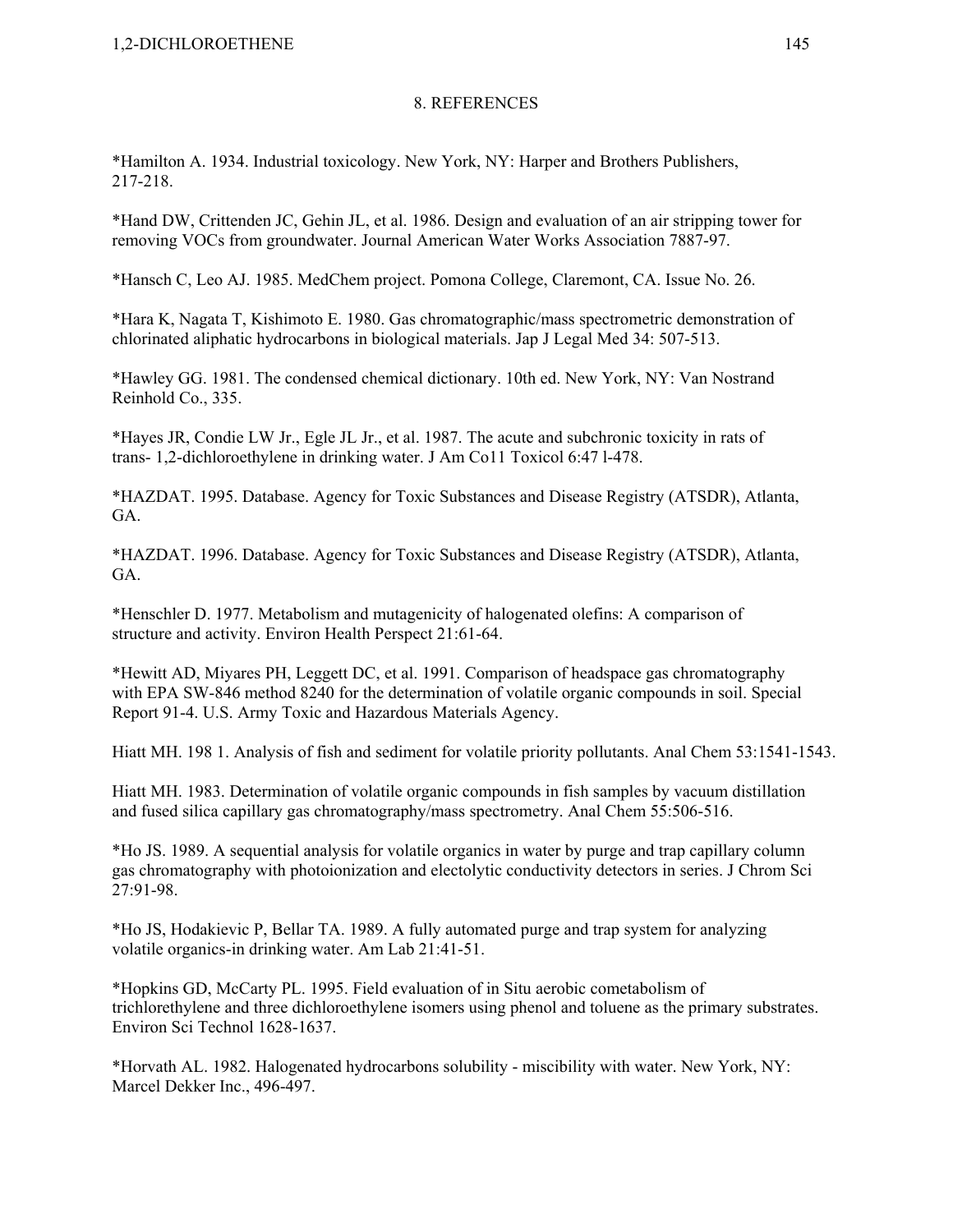\*HSDB. 1995. Hazardous Substances Databank (online database). National Library of Medicine, National Toxicology Information Program. Bethesda, MD. October 1995.

\*Hurtt ME, Valentine R, Alvarez L. 1993. Developmental toxicity of inhaled trans- 1,2-dichloroethylene in the rat. Fundam Appl Toxicol 20(2):225-230.

\*IRIS. 1994. Integrated Risk Information System (IRIS) on Dichloroethylene. U.S. Environmental Protection Agency, Office of Health and Environmental Assessment, Environmental Criteria and Assessment Office, Cincinnati, OH. May 1994.

\*IRIS. 1995. Integrated Risk Information System (IRIS) on Dichloroethylene. U.S. Environmental Protection Agency, Office of Health and Environmental Assessment, Environmental Criteria and Assessment Office, Cincinnati, OH. February 1995.

\*Janssen DB, Grobben G, Hoekstra R, et al. 1988. Degradation of trans-1,2-dichloroethene in mixed and pure cultures of methanotrophic bacteria. Appl Microbial Biotechnol 29:392-399.

\*Jeffers PM, Ward LM, Woytowitch LM, et al. 1989. Homogenous hydrolysis rate constants for selected chlorinated methanes, ethanes, ethenes, and propanes. Environ Sci Technol 23:965-969.

\*Jenkins LJ Jr., Trabulus MJ, Murphy SD. 1972. Biochemical effects of l,l-dichloroethylene in rats: Comparison with carbon tetrachloride and 1,2-dichloroethylene. Toxicol Appl Pharmacol 23:501-510.

\*Kallman MJ, Lynch MR, Landauer MR. 1983. Taste aversions to several halogenated hydrocarbons. Neurobehav Toxicol Teratol 5:23-27.

\*Kastner M. 1991. Reductive dechlorination of tri- and tetrachloroethylenes depends on transition from aerobic to anaerobic conditions. Appl Env Micro 57(7):2039-2046.

\*Kawamura K, Kaplan IR. 1983. Organic compounds in the rainwater of Los Angeles. Environ Sci Tech 17:497-501.

Ke H, Levine SP, Berkley R. 1992a. Analysis of complex mixtures of vapors in ambient air by fast-gas chromatography. J Air Waste Manage Assoc 42:1446-1452.

\*Ke H, Levine SP, Mouradian RF, et al. 1992b. Fast gas chromatography for air monitoring: Limits of detection and quantitation. Am Ind Hyg Assoc J 32:130-137.

\*Kessels H, Hoogerwerf W, Lips J. 1992. The determination of volatile organic compounds from EPA method 524.2 using purge and trap capillary gas chromatography, ECD and FID detection. J Chrom Sci 30:247-255.

\*Krill RM, Sonzogni WC. 1986. Chemical monitoring of Wisconsin's groundwater. J Am Water Works Assoc 78:70-75.

\*Kuney JH, ed. 1988. Chemcyclopedia 1989. Vol. 7. American Chemical Society, Washington, DC, 287.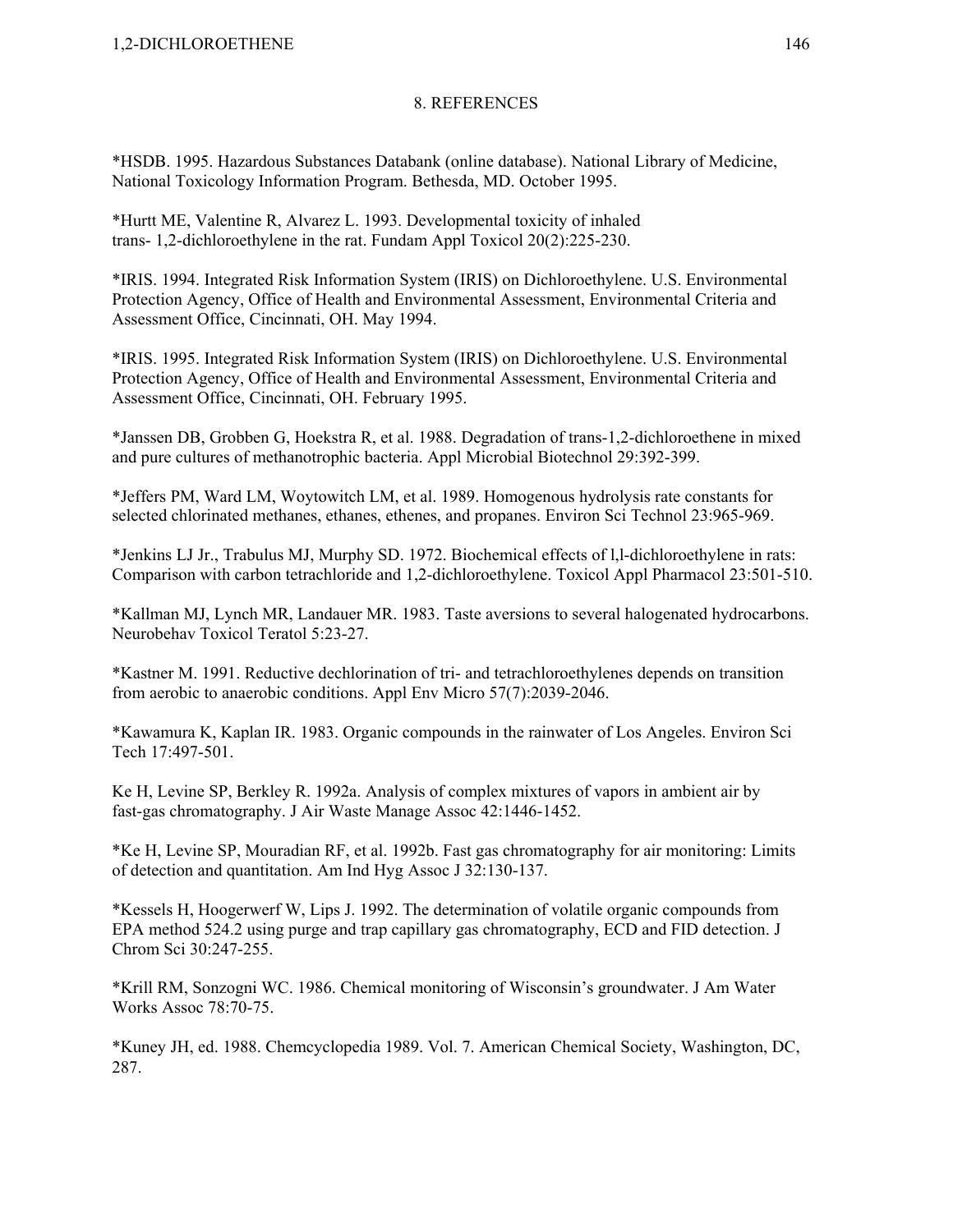\*Lao RC, Thomas RS, Bastien P, et al. 1982. Analysis of organic priority pollutants and non-priority pollutants in environmental samples by GUMS/computer systems. In: Albaiges J, ed. Analytical Techniques in Environmental Chemistry II. Pergamon Press LTD, New York, NY: 107-l 18.

\*LaRegina J, Bozzelli JW, Harkov R, et al. 1986. Volatile organic compounds at hazardous waste sites and a sanitary landfill in New Jersey. An up-to-date review of the present situation. Environ Prog 5:18-27.

\*Lee MD, Thomas JM, Borden RC, et al. 1988. Biorestoration of aquifers contaminated with organic compounds. CRC Critical Reviews in Environmental Control 18( 1):29-89.

\*Lehmann KB, Schmidt-Kehl L. 1936. The thirteen most important chlorinated alipatic hydrocarbons from the standpoint of industrial hygiene. Arch fur Hygiene, 116, 131.

\*Leibman KC, Ortiz E. 1977. Metabolism of halogenated ethylenes. Environ Health Perspect 21:91-97.

\*Lesage S, Jackson RE, Priddle MW, et al. 1990. Occurrence and fate of organic solvent residues in anoxic groundwater at the Gloucester Landfill, Canada. Environ Sci Technol 24(4):559-566.

\*Leschber R, Mergler-Voelkl R, Nerger M. 1990. Soil and groundwater contamination by low boiling chlorinated hydrocarbons in Berlin. Formation of metabolites and their analytical determination. Intern J Environ Anal Chem 39: 159-164.

\*Lin SN, Fu FWY, Bruckner JV, et al. 1982. Quantitation of l,l- and 1,2-dichloroethylene in body tissues by purge- and trap gas chromatography. J Chromatogr 244:31 l-320.

\*Lipsky D, Jacot B. 1985. Hazardous emissions from sanitary landfills. Proceedings of 78th Annual Meeting of the Air Pollution Control Association, Detroit, MI, June 16-21, 1985.

Lopez-Avila V, Heath N, Hu A. 1987. Determination of purgeable halocarbons and aromatics by photoionization and Hall electrolytic conductivity detectors connected in series. J Chromatogr Sci 25:356-363.

Lopez-Avila V, Wood R, Flanagan M, et al. 1987. Determination of volatile priority-pollutants in water by purge and trap and capillary column gas chromatography/mass spectrometry. J Chromatogr Sci 25:286-291.

\*Lue-Hing C, Lordi DT, Kelada NP. 1981. Fate of priority pollutants in large municipal treatment plants. Aiche Sym Ser 77:144-150.

\*Lyman WJ. 1982.. Adsorption coefficient for soils and sediments. In: Lyman WJ, Reeh1 WF, Rosenblatt DH, eds. Handbook of chemical property estimation methods. New York, NY: McGraw Hill Book Co., 4-l-4-33.

\*Manning RO, Brown KH, Srivastan V, et al. 1990. Pharmacokinetics of trans-1,2-dichloroethylene (DCE) and 1 ,l,-dichloroethane (DCA) in rats [Abstract]. Toxicologist 10:235.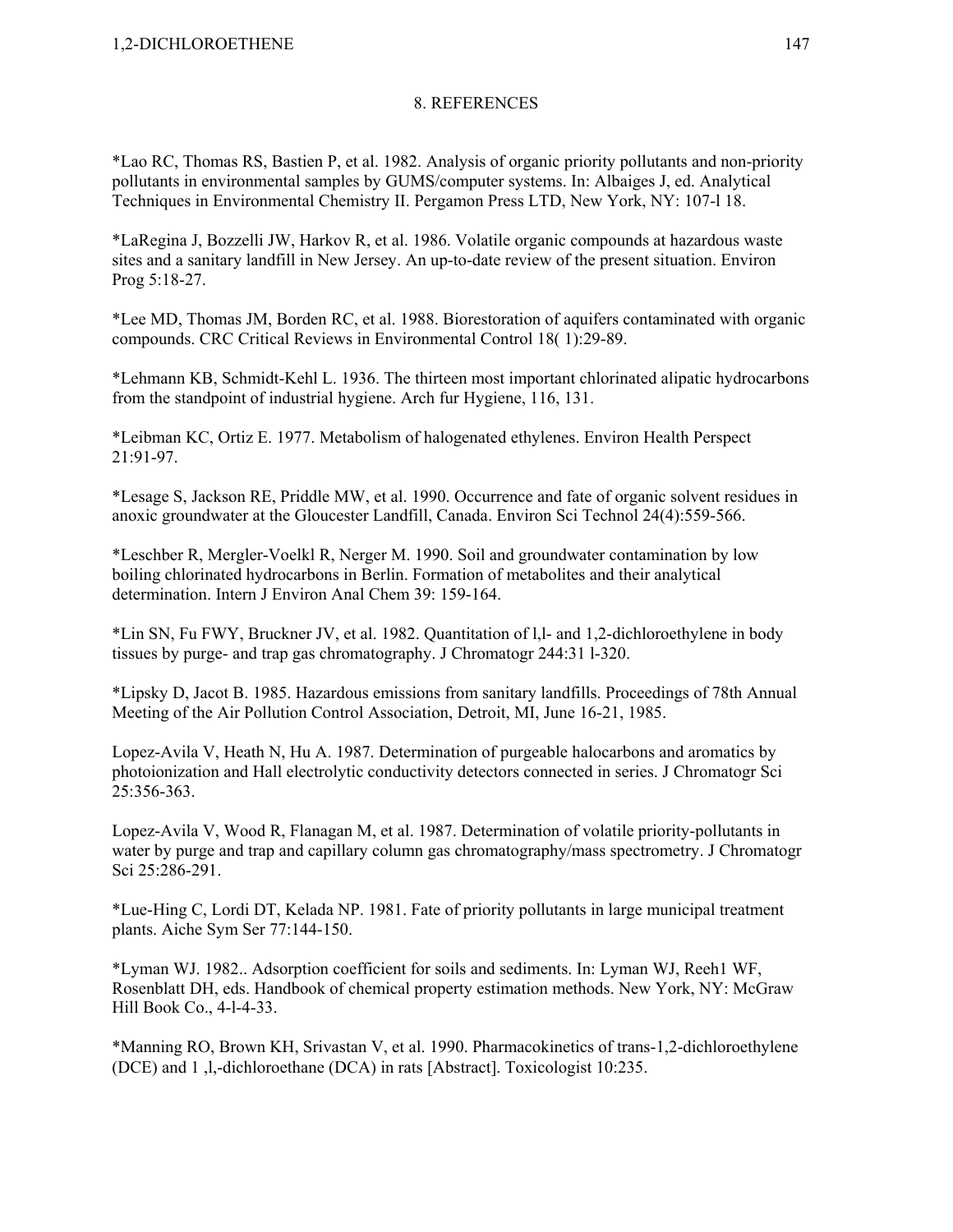\*Matz G, Kesners P. 1993. Spray and trap method for water analysis by thermal desorption gas chromatography/mass spectrometry in field applications. Anal Chem 65:2366-2371.

\*McCauley PT, Robinson M, Condie LW, et al. 1990. The effect of subacute and subchronic oral exposure to cis- 1,2-dichloroethylene in rats. Cincinnati OH: U.S. Environmental Protection Agency, Health Effects Research Laboratory, and Air Force Aerospace Medical Research Laboratory, Wright-Patterson AFB, OH.

\*McClenny WA, Pleil JD, Evans GF, et al. 1991. Canister-bases method for monitoring toxic VOCs in ambient air. J Air Waste Manage Assoc 41:1308-1318.

\*McMillan DA. 1986. Toxicity of the cis- and trans-isomers of 1,2-dichloroethylene. Diss Abstr Int B 47:lll.

Mehran M, Cooper WJ, Mehran M, et al. 1986. Comparison of direct headspace and aqueous injection techniques for halogenated hydrocarbons in water. J Chromatogr Sci 24:142-146.

\*Mehran MF, Nickelsen MG, Golkar N, et al. 1990. Improvement of the purge and trap technique for the rapid analysis of volatile organic pollutants in water. J High Res Chrom 13:429-433.

\*Merck Index. 1989. The Merck index: An encyclopedia of chemicals, drugs, and biologicals. 11th ed. Budavari S ed. Rahway, NJ: Merck and Co., Inc.

\*Michael LC, Pellizzari ED, Norwood DL. 1991. Application of the master analytical scheme to the determination of volatile organics in wastewater influents and effluents. Environ Sci Technol  $25:150-155$ 

Michael LC, Pellizzari ED, Wiseman RW. 1988. Development and evaluation of a procedure for determining volatile organics in water. Environ Sci Technol 22:565-570.

\*Michal J. 1976. Toxicity of pyrolysis and combustion products of poly(viny1 chloride). Fire Mater  $1:57-62$ .

\*Milde G, Nerger M, Mergler R. 1988. Biological degradation of volatile chlorinated hydrocarbons in groundwater. Water Sci Tech 20(3):67-73.

\*Mochida K, Gomyoda M, Fujita T. 1995. Toxicity of l,l-Dichloroethane and 1,2,-Dichloroethylene determined using cultured human KB cells. Bull Environ Cotam Toxicol 55:316-319.

\*Mortelmans K, Haworth S, Lawlor T, et al. 1986. Salmonella mutagenicity tests. II. Results from the testing of 270 chemicals. Environ Mutag 7: l-l 19.

\*Mudder TI. 198 1. Development of empirical structure-biodegradability relationships and testing protocol for slightly soluble and volatile priority pollutants. Ann Arbor, MI. Univ Microfilms Intemat 106-109, 133-143.

\*Mudder TI, Musterman JL. 1982. Development of empirical structure biodegradability relationships and biodegradability testing protocol for volatile and slightly soluble priority pollutants. Preprint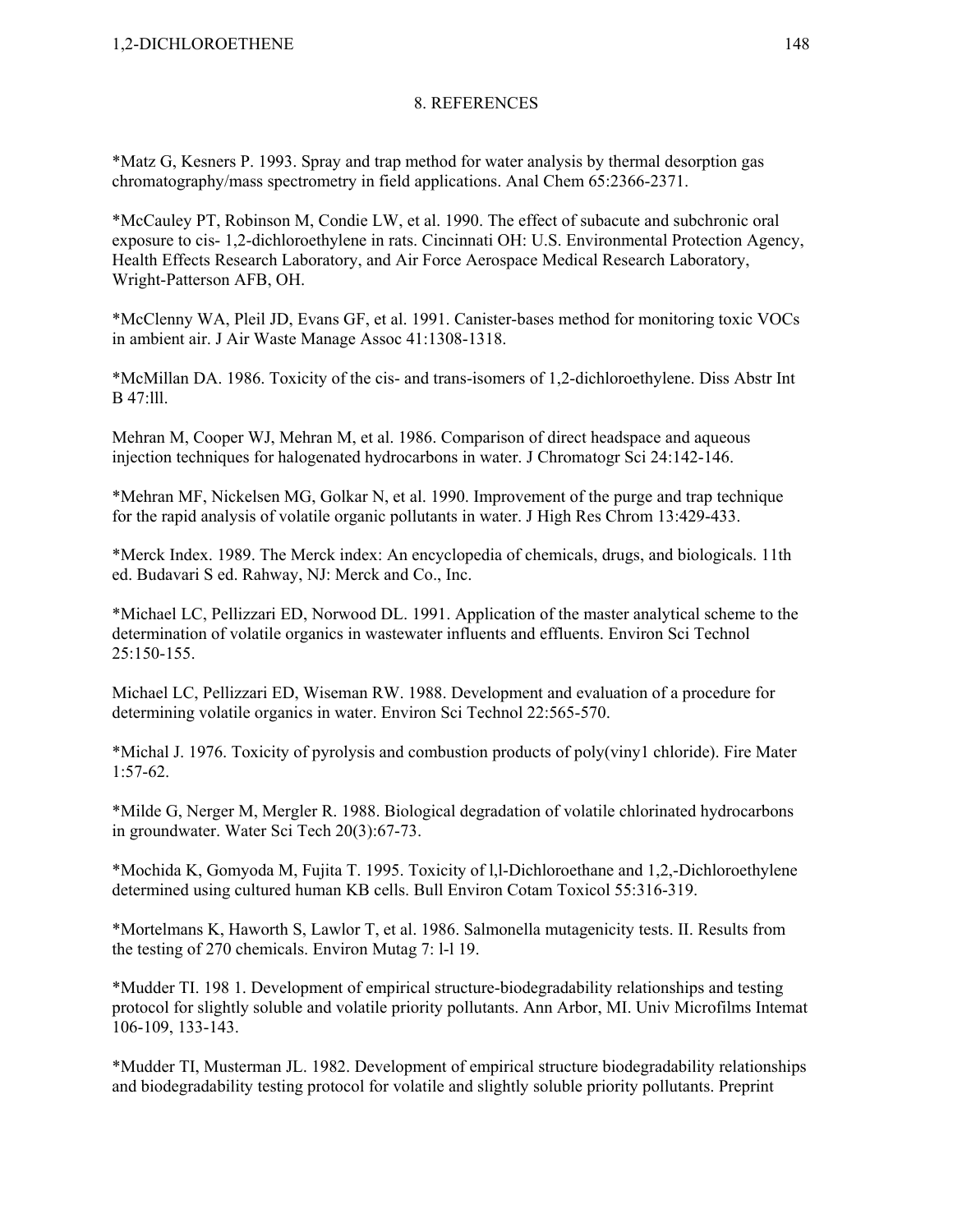Extended Abstract presented before the Division of Environ Chem, Kansas City, MO, September 1982. Am Chem Sot.

Munch DW, Eichelberger JW. 1992. Evaluation of 48 compounds for possible inclusion in U.S. EPA method 524.2, revision 3.0: Expansion of the method analyte list to a total of 83 compounds. J Chrom Sci 30:471-477.

\*Munson AE, Sanders VM, Douglas KA, et al. 1982. In vivo assessment of immunotoxicity. Environ Health Perspect 43:41-52.

\*Myers VB. 1983. Remedial activities at the Miami drum site, Florida. Uncontrolled Hazard. Waste Sites. Nat1 Conf Manage, 354-357.

Namkung E, Rittman BE. 1987. Estimating volatile organic compound emissions from publicly owned treatment works. J Wat Pollut Control Fed 59:670-678.

\*NAS/NRC. 1989. Biologic markers in reproductive toxicology. National Academy of Sciences/National Research Council. Washington, DC: National Academy Press, 15-35.

\*NATICH. 1992. National Air Toxics Information ClearingHouse. NATICH database report of federal, state, and local air toxics activities. September 1992. EPA-453\R-92-008.

\*Naylor LM, Loehr RC. 1982. Priority pollutants in municipal sewage sludge. Biocycle 23:18-22.

\*Nicola RM, Branchflower R, Pierce D. 1987. Chemical contaminants in bottomfish. J Environ Health 49:342-347.

\*NIOSH. 1987. Supplement to the NIOSH manual of analytical methods. 3rd ed. Eller PM, ed. Washington, DC: National Institute for Occupational Safety and Health. U.S. Government Printing Office.

\*NIOSH. 1988. National occupational exposure survey. May 10, 1998. National Institute for Occupational Safety and Health.

\*NIOSH. 1992. Recommendations for occupational safety and health. Compendium of policy documents and statements. U.S. Department of Health and Human Services, National Institute of Occupational Safety and Health, Cincinnati, OH.

\*NIOSWOSHA. 1978. Occupational health guidelines for 1,2-dichloroethylene. In: Occupational health guide to chemical hazards, l-4.

\*OHM-TADS. 1988. Oil and Hazardous Materials-Technical Assistance Data System. -U.S. Environmental Protection Agency, National Institute of Health. Computer database on-line: December 5, 1988.

\*OSHA. 1989. Air contaminants. Occupational Safety and Health Administration. Code of Federal Regulations. 29 CFR 1910.1000.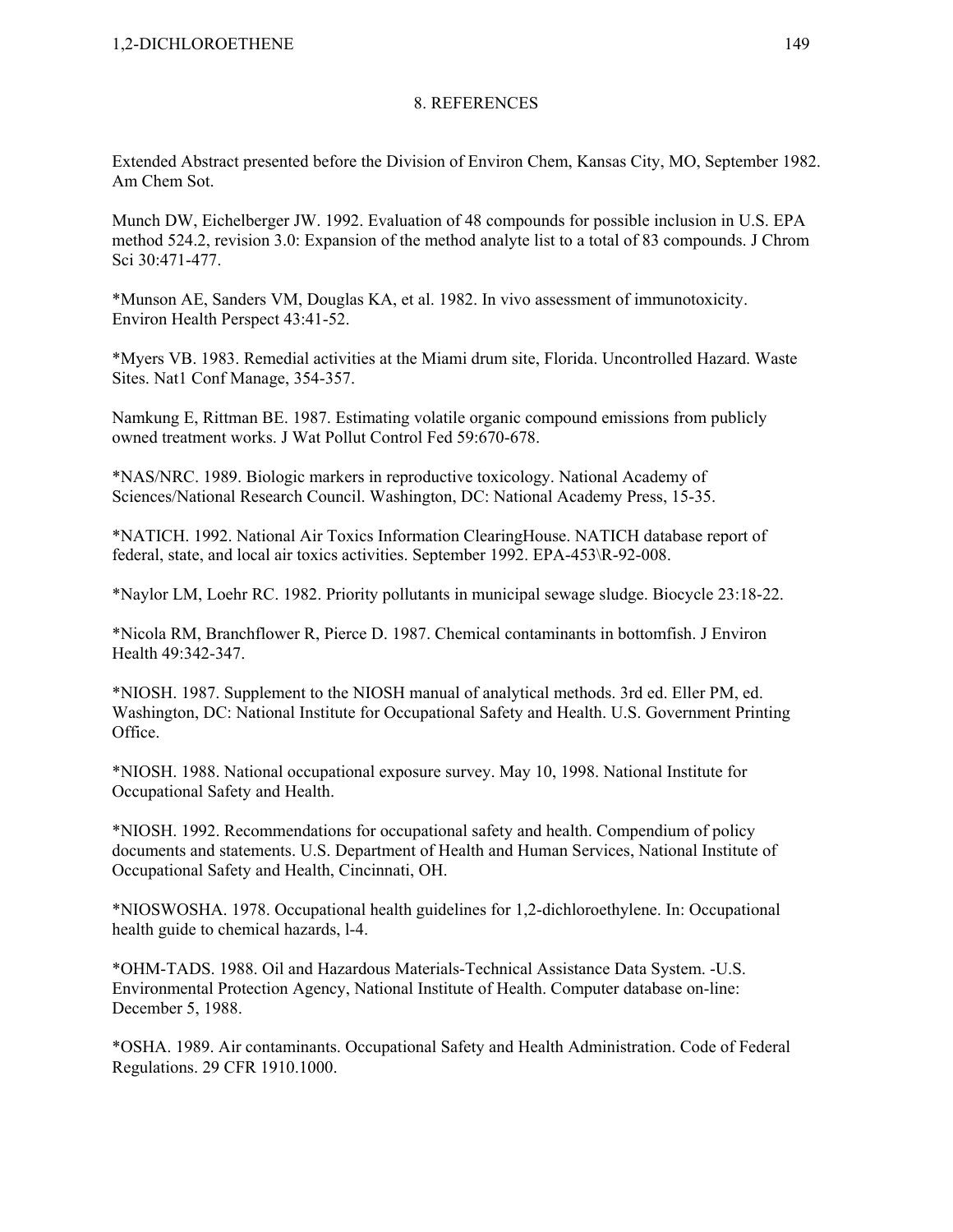\*OTA. 1990. Neurotoxicity: Identifying and controlling poisons of the nervous system. Office of Technology Assessment, Washington, DC. OTA-BA-438.

\*Otson R. 1987. Purgeable organics in Great Lakes raw and treated water. Intern J Environ Anal Chem 31:41-53.

\*Otson R, Williams DT, Bothwell PD. 1982. Volatile organic compounds in water at thirty Canadian potable water treatment facilities. J Assoc Off Analyt Chem 65: 1370-1374.

\*Oxenford JL, McGeorge LJ, Jenniss JW. 1989. Determination of practical quantitation levels for organic compounds in drinking water. J Am Water Works Assoc 81: 149-154.

\*Page BD, Lacroix G. 1993. Application of solid-phase microextraction to the headspace gas chromatographic analysis of halogenated volatile in selected foods. J Chrom 648: 199-211.

\*Page GW. 1981. Comparison of groundwater and surface water for patterns and levels of contamination by toxic substances. Environ Sci Technol 15:1475-1481.

\*Paolini M, Mesirca R, Pozzetti L, et al. 1992. Selective induction of murine liver cytochrome P450 IIB 1 by halogenated hydrocarbons. Toxicol Environ Chem 36(3):235-49.

\*Parsons F, Wood PR, DeMarco J. 1984. Transformations of tetrachloroethene and trichloroethane in microcosms and groundwater. J Am Water Works Association 76:56-59.

\*Pellizzari ED. 1978. Quantification of chlorinated hydrocarbons in previously collected air samples. Gov Rep Announce 79:68.

Pellizzari ED, Erickson MD, Zweidinger RA. 1979. Formulation of preliminary assessment of halogenated organic compounds in man and environmental media. Research Triangle Park, NC: U. S. Environmental Protection Agency, EPA-560/13-79-006; 369.

\*Pennington D. 1983. Hydrogeological investigation of a hazardous waste site in Atlantic City, NJ. In: JW Mercer, PSC Rao, IW Marine, eds. Role of unsaturated zone in radioactive and hazardous waste disposal. Ann Arbor Science 21 l-227.

Plaa GL, Larson RE. 1965. Relative nephrotoxic properties of chlorinated methane, ethane, and ethylene derivatives in mice. Toxicol Appl Pharmacol 7:37-44.

\*Plumb RH Jr. 1987. A comparison of ground water monitoring data from CERCLA and RCRA sites. Ground Water Monit Rev 7:94-100.

\*Pollack AJ, Hoidren MW, McClenny WA. 1991. Multi-adsorbent preconcentration and gas chromatographic analysis of air toxics with an automated collection/analytical system. J Air Waste Manage Assoc 41:1213-1217.

Rampy LW, Quast JF, Humiston CG, et al. 1977. Interim results of two-year toxicological studies in rats of vinylidene chloride incorporated in the drinking water or administered by repeated inhalation. Environ Health Perspect 21:33-43.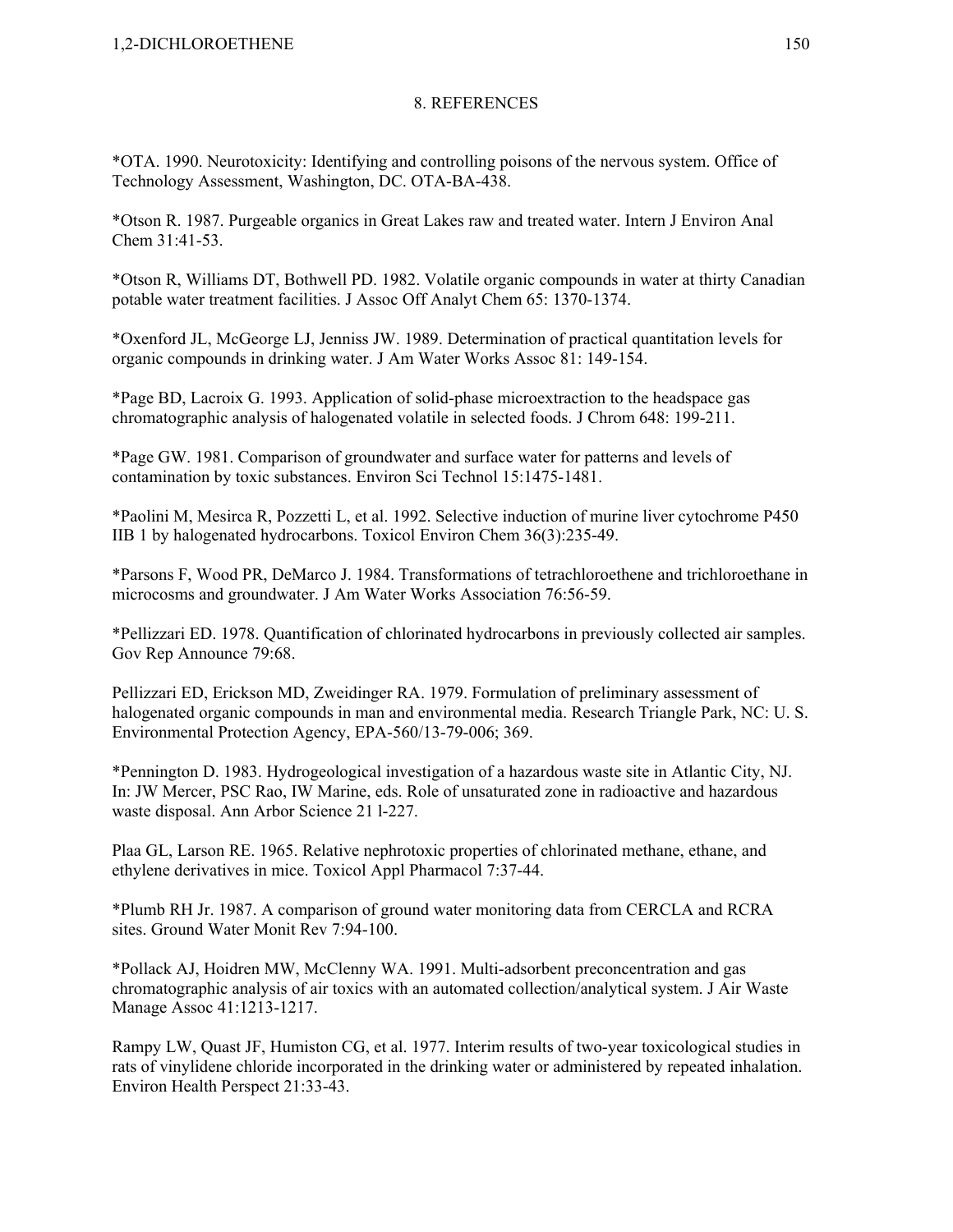Rappaport SM. 1993. Threshold limit values, permissible exposure limits, and feasibility: The basis for exposure limits in the United States. Am J Ind Med 23:683-694.

\*Raymer JH, Thomas KW, Cooper SD, et al. 1990. A device for sampling of human alveolar breath for the measurement of expired volatile organic compounds. J Anal Tox 14:337-344.

Reding R. 1987. Chromatographic monitoring methods for organic contaminants under the Safe Drinking Water Act. J Chrom Sci 25:338-344.

\*Riley RG, Crecelius EA, Mann DC, et al. 1980. Quantitation of pollutants in suspended matter and water from Puget Sound. NOAA-80061003. Richland, WA: Battelle Pacific Northwest Lab, 110.

Rogan WJ, Gladen BC, McKinney JD, et al. 1986. Polychlorinated biphenyls and dichlorodiphenyl dichloroethane in human milk effects of maternal factors and previous lactation. Am J Public Health 76:172-177.

Rosen ME, Pankow JF. 1991. Adsorption/thermal desorption for the determination of volatile organic compounds in water. J Chrom 527:321-328.

\*RTECS. 1994. Registry of Toxic Effects of Chemical Substances (RTECS). National Institute for Occupational Safety and Health (NIOSH). Computer database online.

\*Sahel GV, Clark TP. 1984. Volatile organic compounds as indicators of municipal solid waste leachate contamination. Waste Manag Res 2: 119-l 30.

\*Sabljic A. 1984. Predictions of the nature and strength of soil sorption of organic pollutants by molecular topology. J Agric Food Chem 32:243.

\*Sanhueza E, Heicklen J. 1975a. Reaction of atomic oxygen (3P) with dichloroethylene. J Photochem 4:1-15.

\*Sanhueza E, Heicklen J. 1975b. Oxidation of cis- and trans-1,2-dichloroethane. Int J Chem Kinet 7:589-604.

\*SANSS. 1994. Structure and Nomenclature Search System. Chemical Information System (CIS). Computer data base online.

\*Sato A, Nakajima T. 1979. A structure-activity relationship of some chlorinated hydrocarbons. Arch Environ Health 34(2):69-75.

Sato A, Nakajima T. 1987. Pharmacokinetics of organic solvent vapors in relation to their toxicity. Stand J Work Environ Health 13:81-93.

\*Sawada M, Sofuni T, Ishidate M, Jr. 1987. Cytogenetic studies on l,l-dichloroethylene and its two isomers in mammalian cells in vitro and in vivo. Mutat Res 187: 157- 164.

\*Sax NI. 1979. Dangerous properties of industrial materials. 5th ed. New York, NY: Van Nostrand Reinhold Co., 561.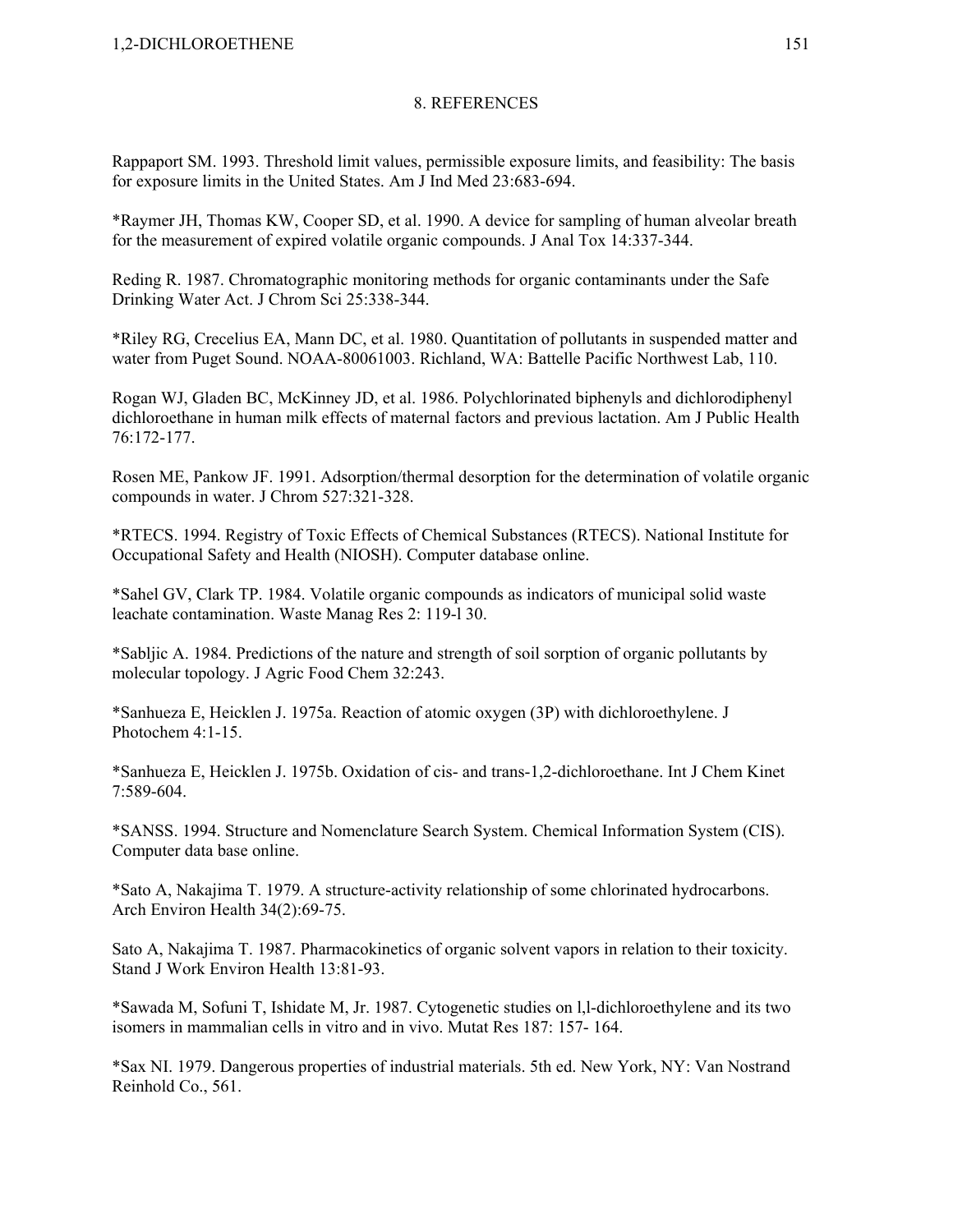Schwartz BS, Ford DP, Bolla KI, et al. 1990. Solvent associated decrements in olfactory function in paint manufacturing workers. Am J Ind Med 18697-706.

\*Semprini L. 1995. In Situ bioremediation of chlorinated solvents. Environmental Perspectives 103(5):101-105.

\*Shackelford WM, Cline DM, Faas L, et al. 1983. Database on identification of wastewater component. U.S. Environmental Protection Agency, Environmental Research Laboratory, Athens, GA.

\*Shah JJ, Singh HB. 1988. Distribution of volatile organic chemicals in outdoor and indoor air. Environ Sci Technol 22(12):1381-1388.

\*Shen TT. 1982a. Estimation of organic compound emissions from waste lagoons. J Air Pollut Cont Assoc 32:79-82.

\*Shen TT. 1982b. Air quality assessment for land disposal of industrial wastes. Environ Manage 6:297-305.

Shirey R, Cole S. 1993. A VOCARB 4000 purge trap ensures high recovery of polar and oxygenated compounds in water. The SUPELCO Reporter 12(3):8.

\*Shopp GM Jr, Sanders VM, White KL Jr, et al. 1985. Humoral and cell-mediated immune status of mice exposed to trans-1,2-dichloroethylene. Drug Chem Toxicol 8:393-407.

\*Silka LR, Wallen DA. 1988. Observed rates of biotransformation of chlorinated aliphatics in groundwater. In: Superfund: Proc, 9th National Conference: Publ. Haz. Mat. Contrl. Res. Inst. 138-141.

\*Singh UP, Orban JE. 1987. The Biscayne Aquifer contamination: cleanup and prevention. Water Resour Bull 23:879-888.

\*Sittig M. 1994. World-wide limits for toxic and hazardous chemicals in air, water and soil. New Jersey, Noyes Publication. 274-276.

\*Smith JA. 1988. Vapor distribution of trichloroethane and related compounds in soil gas above contaminated groundwater at Picattinny Arsenal, New Jersey Preprints. In: Amer Chem Sot Div Environ Chem 196th Mtg 28:376-377.

\*Smith LR, Dragun J. 1984. Degradation of volatile chlorinated aliphatic priority pollutants in groundwater. Environ Inter 10:291-298.

\*Snider EH, Manning FS. 1982. A survey of pollutant emission levels in wastewater and residuals from the petroleum refining industry. Environ Int 7:237-258.

\*Soni M, Bauer S, Amy JW, et al. 1995. Direct determination of organic compounds in water at parts-per-quadrillion levels by membrane introduction mass spectrometry. Anal Chem 67:1409-1412.

\*Spagnoli JJ. 1986. Managing the industrial/hazardous contribution to the Niagara River. Northeastern Environmental Science 5:23-32.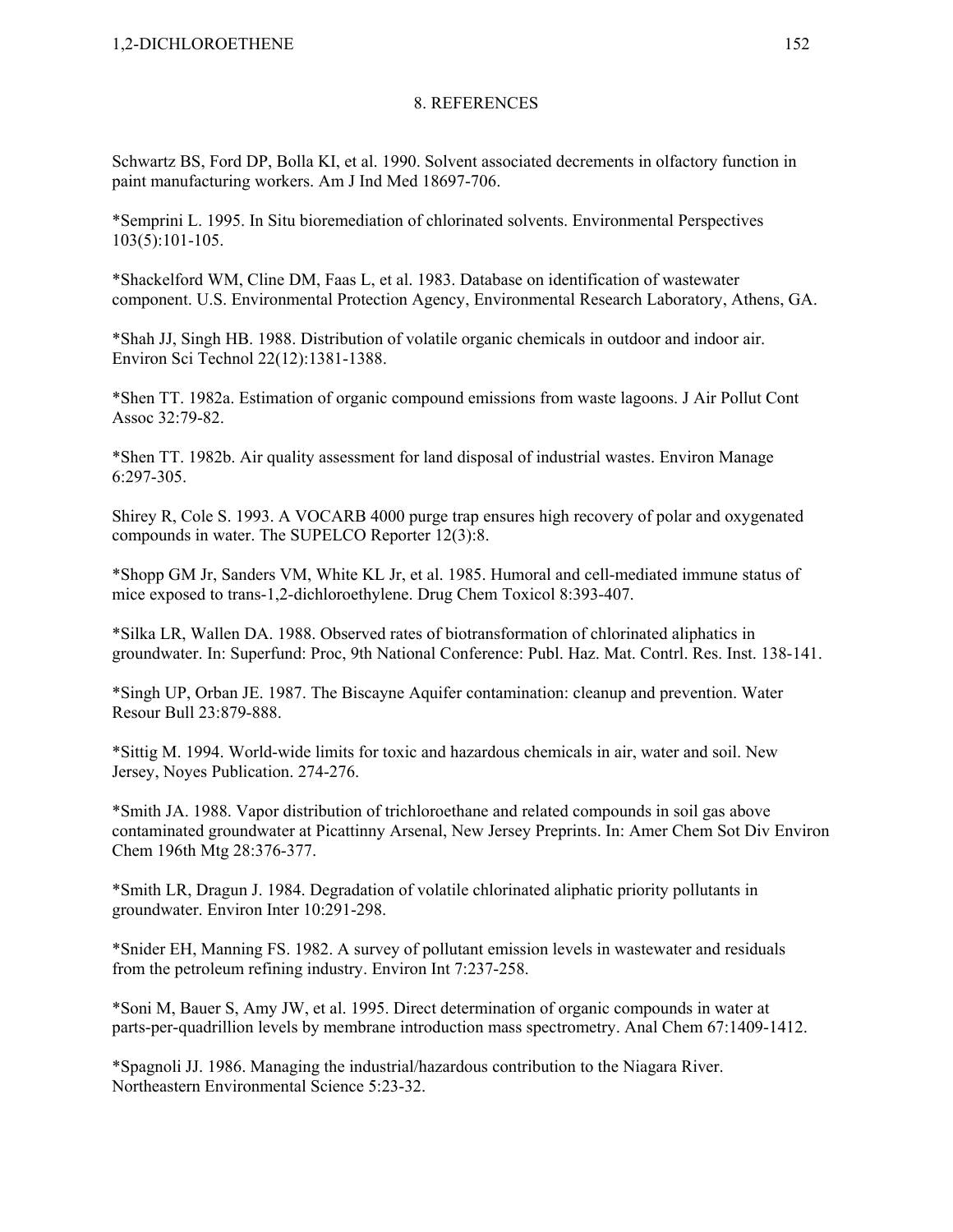Spencer HC, Rowe VK, Adams EM, et al. 195 1. Vapor toxicity of 1,2-dichloroethane ethylene dichloride determined by experiments on laboratory animals. Arch Ind Health 4:482-493.

\*Staples CA, Werner A, Hoogheem T. 1985. Assessment of priority pollutant concentrations in the United States using STORET database. Enviro Toxicol Chem 4:31-42.

\*Stenzel M, Gupta US. 1985. Treatment of contaminated groundwaters with granular activated carbon and air stripping. Journal Air Pollution Control Association 35( 12): 1304-l 309.

\*Stevens VL. 1979. 1,2-Dichloroethylene. In: Grayson M, Eckroth D, eds. Kirk-Othmer encyclopedia of chemical technology, 3rd ed., Vol. 5. New York, NY: John Wiley and Sons, 742-745.

\*Stonebraker RD, Smith AJ, Jr. 1980. Containment and treatment of a mixed chemical discharge from "The Valley of the Drum" near Louisville, Kentucky. In: Control Hazard Mater Spills, Proc Nat1 Conf Nashville, TN, l-10.

\*Streete PJ, Ruprah M, Ramsey JD, et al. 1992. Detection and identification of volatile substances by headspace capillary gas chromatography to aid the diagnosis of acute poisoning. Analyst 117:1111-1127.

\*Suffet IH, Brenner L, Cairo PR. 1980. Gas chromatography-mass spectrometry identification of trace organics in Philadelphia, Pennsylvania, USA drinking waters during a two year period. Water Res 14:853-857.

\*Swarm RL, Laskowski DA, McCall PJ, et al. 1983. A rapid method for the estimation of the environmental parameters 0ctanoVwater partition coefficient, soil sorption constant, water to air ratio and water solubility. Res Rev 85:17-28.

\*Tabak HH, Quave SA, Mashni CI, et al. 1981. Biodegradability studies with organic priority pollutant compounds. J Water Pollut Contr Fed 53:1503-1518.

\*Tandoi V, Distefano TD, Bower PA, et al. 1994. Reductive dehalogenation of chlorinated ethenes and halogenated ethanes by a high rate anaerobic enrichment culture. Environ Sci Technol 28:973-979.

\*Thomas RG. 1982. Volatilization from water. In: Lyman WJ, Reehl WF Rosenblatt DH., eds. Handbook of chemical property estimation methods. New York, NY: McGraw Hill Book Co., Chapter 15.

Thompson JA, Ho B, Mastovich SL. 1985. Dynamic headspace analysis of volatile metabolites from the reductive dehalogenation of trichloro- and tetrachloroethanes by hepatic microsomes- - Anal Biochem 145:376-384.

\*TOMES. 1994. TOMES (Toxicology, Occupational Medicine and Environment Series), electronic data base Vol 78, Micromedex, Inc.

\*TRI91. 1993. Toxic Chemical Release Inventory. National Library of Medicine, National Toxicology Information Program, Bethesda, MD.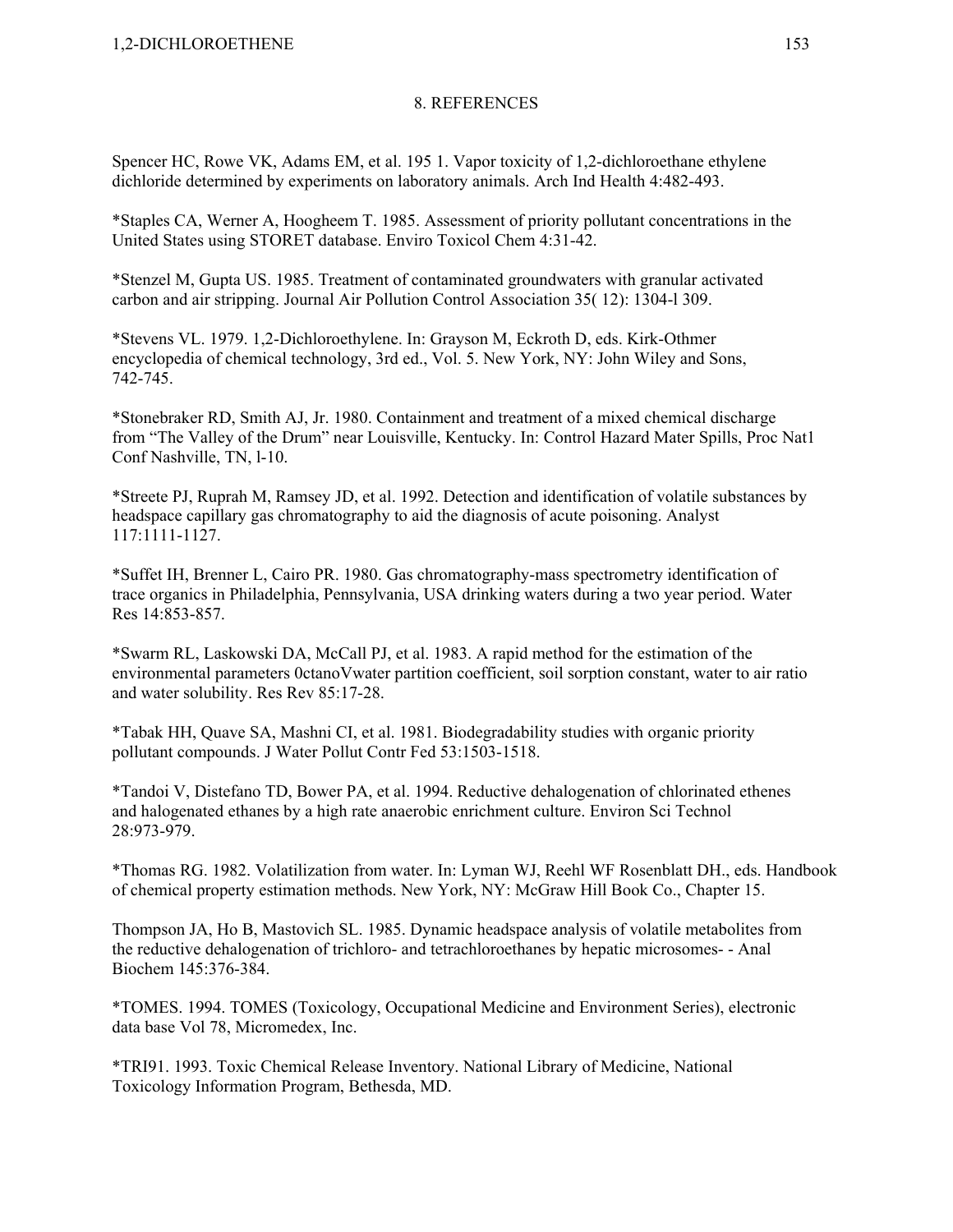\*TRI93. 1995. Toxic Chemical Release Inventory. National Library of Medicine, National Toxicology Information Program, Bethesda, MD.

\*Tuazon EC, Atkinson R, Aschmann SM, et al. 1988. Atmospheric reactions of chloroethenes with the OH radical. International Journal of Chemical Kinetics. 20:241-265.

\*Tuazon EC, Atkinson R, Winer AM, et al. 1984. A study of the atmospheric reaction of 1,3 dichloropropene and other selected organochlorine compounds. Arch Environ Contam Toxicol 13:691-700.

\*Uehori R, Nagata T, Kimura K, et al. 1987. Screening of volatile compounds present in human blood using retention indices in gas chromatography. J Chrom 411:251-257.

\*Van H. 1988. OPD chemical buyers directory. 76th ed. New York, NY: Shnell Publishing Co., 239.

\*Vannelli T, Logan M, Arciero DM, et al. 1990. Degradation of halogenated aliphatic compounds by the ammonia-oxidizing bacterium Nitrosomonas europaea. Appl Env Micro 56(4):1169-1171.

\*Veith GD, Kosian P. 1983. Estimating bioconcentration potential from octanol/water partition coefficients. In: MacKay, et al. eds. Physical behavior of PCBs in the Great Lakes. Ann Arbor, MI: Ann Arbor Science Publishers, 269-282.

\*VIAR. 1987. Contract laboratory statistical database. Output Date: April 13, 1987.

VIEW Database. 1989. Agency for Toxic Substances and Disease Registry (ATSDR), Office of External Affairs, Exposure and Disease Registry Branch, Atlanta, GA. November 8, 1989.

Villalobos R, Annino R. 1991. Computer-aided design and optimization of an on-line gas chromatographic procedure for the analysis of purgeable compounds in waste water. J High Res Chrom 14:681-685.

\*Vogel TM, Criddle CS, McCarty PL. 1987. Transformations of halogenated aliphatic compounds. Environ Sci Technol 2(8):722-736.

\*Vogt WG, Walsh JJ. 1985. Volatile organic compounds in gases from landfill simulators. In: Proc Apca Annu Meet 78:17.

\*Wang T, Lenahan R, Kanik M. 1985b. Impact of trichloroethylene contaminated groundwater discharged to the main canal and Indian River Lagoon. Vero Beach, Florida. Bull Environ Contam Toxicol 34:578-586. -. -

\*Wang T, Lenahan R, Kanik M, et al. 1985a. The removal of trichloroethylene contaminated groundwater at Vero Beach, Florida. Arch Environ Contam Toxicol 14:719-723.

Ware GW ed. 1988. Cis and trans-1,2-dichloroethylene. In: Reviews of Environmental Contamination and Toxicology. U.S. Environmental Protection Agency, Office of Drinking Water, Health Advisories 106:93-l 12.